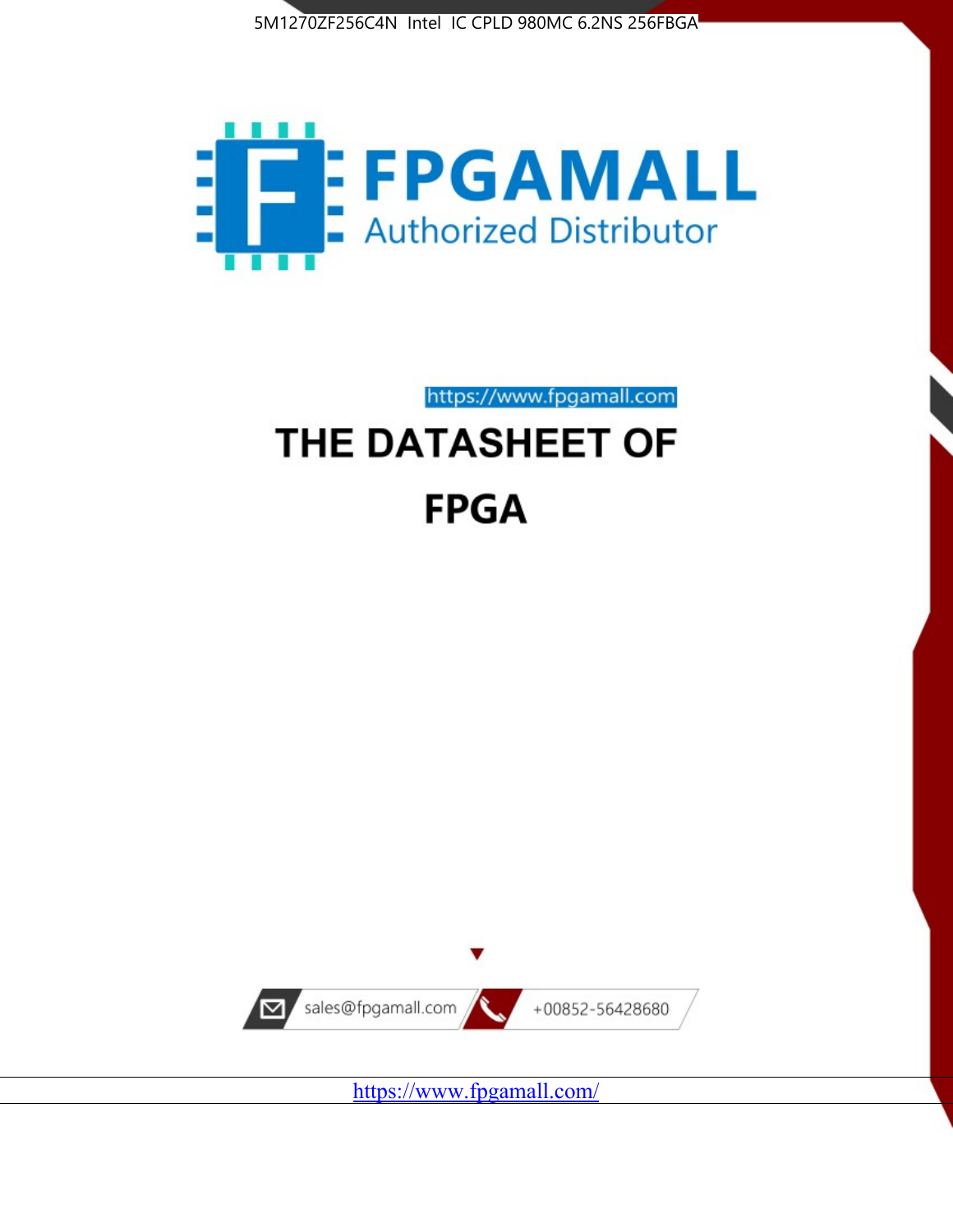

# **3. DC and Switching Characteristics for MAX V Devices**

**MV51003-1.2**

This chapter covers the electrical and switching characteristics for  $MAX^{\circ}$  V devices. Electrical characteristics include operating conditions and power consumptions. This chapter also describes the timing model and specifications.

You must consider the recommended DC and switching conditions described in this chapter to maintain the highest possible performance and reliability of the MAX V devices.

This chapter contains the following sections:

- "Operating Conditions" on page 3–1
- "Power Consumption" on page 3–10
- "Timing Model and Specifications" on page 3–10

### **Operating Conditions**

Table 3–1 through Table 3–15 on page 3–9 list information about absolute maximum ratings, recommended operating conditions, DC electrical characteristics, and other specifications for MAX V devices.

### **Absolute Maximum Ratings**

Table 3–1 lists the absolute maximum ratings for the MAX V device family.

| <b>Symbol</b>      | <b>Parameter</b>           | <b>Conditions</b>                   | <b>Minimum</b> | <b>Maximum</b> | <b>Unit</b> |
|--------------------|----------------------------|-------------------------------------|----------------|----------------|-------------|
| V <sub>CCINT</sub> | Internal supply voltage    | With respect to ground              | $-0.5$         | 2.4            |             |
| V <sub>CCIO</sub>  | I/O supply voltage         |                                     | $-0.5$         | 4.6            |             |
| $V_1$              | DC input voltage           |                                     | $-0.5$         | 4.6            |             |
| I <sub>OUT</sub>   | DC output current, per pin |                                     | $-25$          | 25             | mA          |
| $I_{STG}$          | Storage temperature        | No bias                             | $-65$          | 150            | °C          |
| $I_{\text{AMB}}$   | Ambient temperature        | Under bias $(3)$                    | $-65$          | 135            | °C          |
| T,                 | Junction temperature       | TQFP and BGA packages<br>under bias |                | 135            | °C          |

**Table 3–1. Absolute Maximum Ratings for MAX V Devices** *(Note 1)***,** *(2)*

**Notes to Table 3–1:**

(1) For more information, refer to the *[Operating Requirements for Altera Devices Data Sheet](http://www.altera.com/literature/ds/dsoprq.pdf)*.

(2) Conditions beyond those listed in Table 3–1 may cause permanent damage to a device. Additionally, device operation at the absolute maximum ratings for extended periods of time may have adverse affects on the device.

(3) For more information about "under bias" conditions, refer to Table 3–2.

@2011 Altera Corporation. All rights reserved. ALTERA, ARRIA, CYCLONE, HARDCOPY, MAX, MEGACORE, NIOS, QUARTUS and STRATIX are Reg. U.S. Pat. & Tm. Off. [and/or trademarks of Altera Corporat](http://www.altera.com/common/legal.html)ion in the U.S. and other countrie

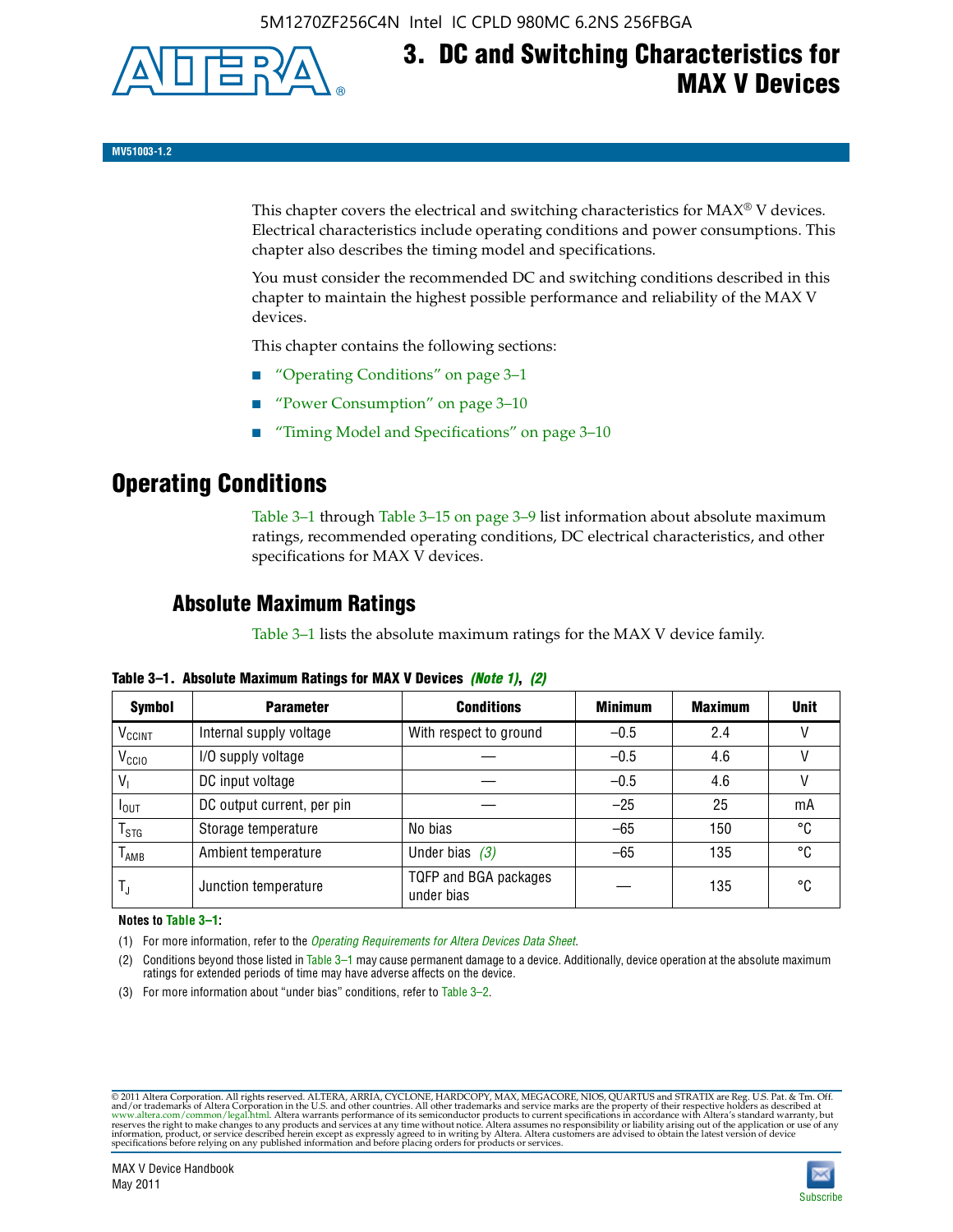### **Recommended Operating Conditions**

Table 3–2 lists recommended operating conditions for the MAX V device family.

**Table 3–2. Recommended Operating Conditions for MAX V Devices**

| <b>Symbol</b>        | <b>Parameter</b>                                                           | <b>Conditions</b>    | <b>Minimum</b> | <b>Maximum</b>    | <b>Unit</b>  |
|----------------------|----------------------------------------------------------------------------|----------------------|----------------|-------------------|--------------|
| $V_{CClNT}$ (1)      | 1.8-V supply voltage for internal logic and<br>in-system programming (ISP) | MAX V devices        | 1.71           | 1.89              | V            |
|                      | Supply voltage for I/O buffers, 3.3-V<br>operation                         |                      | 3.00           | 3.60              | $\mathsf{V}$ |
|                      | Supply voltage for I/O buffers, 2.5-V<br>operation                         |                      | 2.375          | 2.625             | $\mathsf{V}$ |
| $V_{\text{CCIO}}(1)$ | Supply voltage for I/O buffers, 1.8-V<br>operation                         |                      | 1.71           | 1.89              | $\mathsf{V}$ |
|                      | Supply voltage for I/O buffers, 1.5-V<br>operation                         |                      | 1.425          | 1.575             | V            |
|                      | Supply voltage for I/O buffers, 1.2-V<br>operation                         |                      | 1.14           | 1.26              | V            |
| $V_{1}$              | Input voltage                                                              | (2), (3), (4)        | $-0.5$         | 4.0               | V            |
| $V_0$                | Output voltage                                                             |                      | 0              | V <sub>CCIO</sub> | V            |
|                      |                                                                            | Commercial range     | 0              | 85                | °C           |
| T,                   | Operating junction temperature                                             | Industrial range     | $-40$          | 100               | °C           |
|                      |                                                                            | Extended range $(5)$ | $-40$          | 125               | °C           |

#### **Notes to Table 3–2:**

(1) MAX V device ISP and/or user flash memory (UFM) programming using JTAG or logic array is not guaranteed outside the recommended operating conditions (for example, if brown-out occurs in the system during a potential write/program sequence to the UFM, Altera recommends that you read back the UFM contents and verify it against the intended write data).

(2) The minimum DC input is –0.5 V. During transitions, the inputs may undershoot to –2.0 V for input currents less than 100 mA and periods shorter than 20 ns.

(3) During transitions, the inputs may overshoot to the voltages shown below based on the input duty cycle. The DC case is equivalent to 100% duty cycle. For more information about 5.0-V tolerance, refer to the *Using MAX V Devices in Multi-Voltage Systems* chapter.<br>
<u>V<sub>IN</sub> Max. Duty Cycle</u><br>
4.0 V 100% (DC)

Max. Duty Cycle

 $100\%$  (DC)<br>90%

 $4.1 V$ 

4.2 V 50%

4.3 V 30%<br>4.4 V 17%

4.4 V 4.5 V 10%

(4) All pins, including the clock, I/O, and JTAG pins, may be driven before  $V_{C C I N T}$  and  $V_{C C I O}$  are powered.

(5) For the extended temperature range of 100 to 125°C, MAX V UFM programming (erase/write) is only supported using the JTAG interface. UFM programming using the logic array interface is not guaranteed in this range.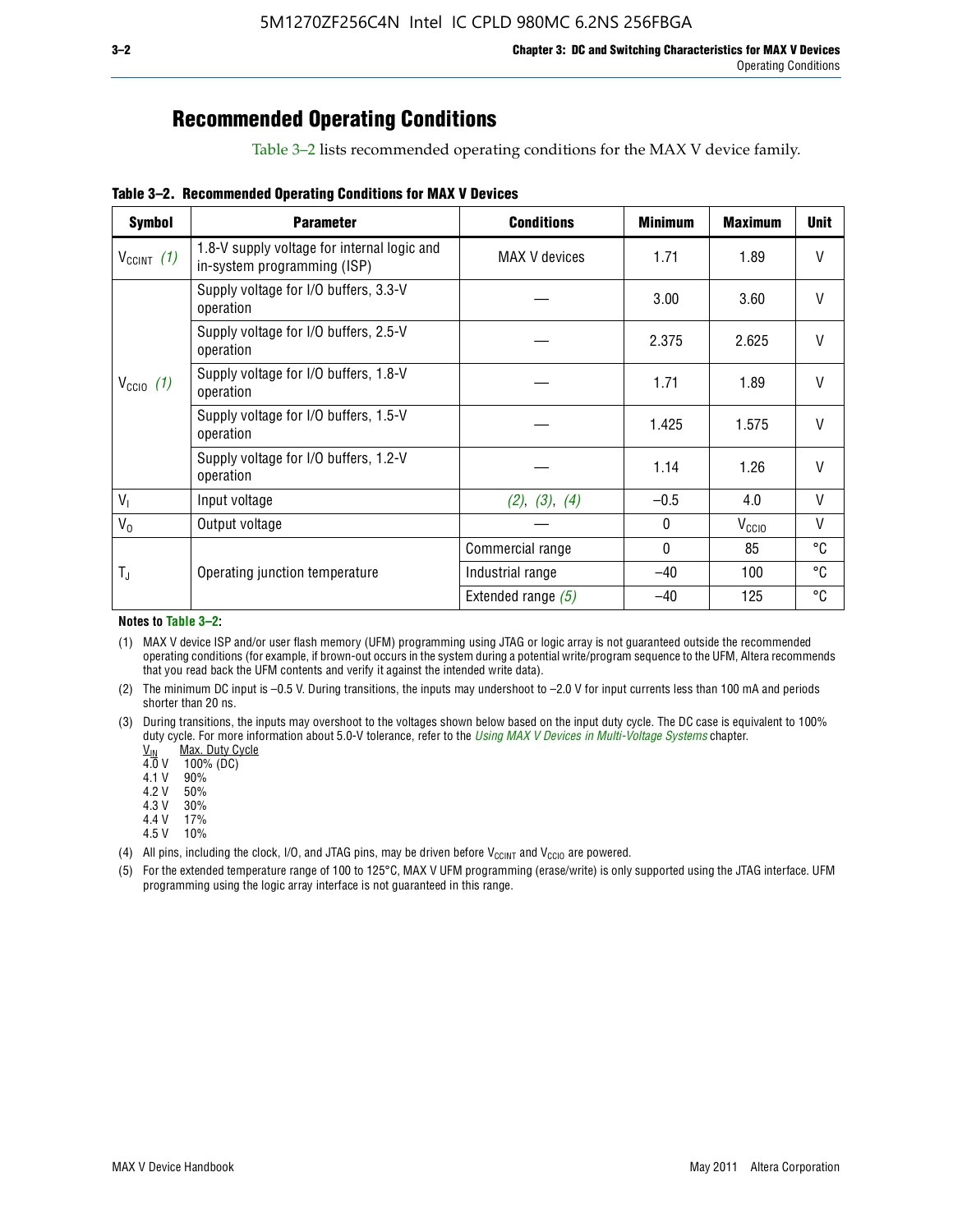**Chapter 3: DC and Switching Characteristics for MAX V Devices 3–3** Operating Conditions

### **Programming/Erasure Specifications**

Table 3–3 lists the programming/erasure specifications for the MAX V device family.

#### **Table 3–3. Programming/Erasure Specifications for MAX V Devices**

| Block<br><b>Parameter</b>  |                                  | <b>Minimum</b> | <b>Typical</b> | <b>Maximum</b> | <b>Unit</b> |
|----------------------------|----------------------------------|----------------|----------------|----------------|-------------|
|                            | UFM                              |                |                | 1000           | Cycles      |
| Erase and reprogram cycles | Configuration flash memory (CFM) |                |                | 100            | Cvcles      |

**Note to Table 3–3:**

(1) This value applies to the commercial grade devices. For the industrial grade devices, the value is 100 cycles.

### **DC Electrical Characteristics**

Table 3–4 lists DC electrical characteristics for the MAX V device family.

| <b>Symbol</b>       | <b>Parameter</b>                                              | <b>Conditions</b>                                                  | <b>Minimum</b>           | <b>Typical</b> | <b>Maximum</b> | <b>Unit</b> |
|---------------------|---------------------------------------------------------------|--------------------------------------------------------------------|--------------------------|----------------|----------------|-------------|
| $I_{\rm L}$         | Input pin leakage current                                     | $V_1 = V_{\text{CC10}}$ max to 0 V (2)                             | $-10$                    |                | 10             | μA          |
| $I_{0Z}$            | Tri-stated I/O pin leakage<br>current                         | $V_0 = V_{\text{CC10}}$ max to 0 V (2)                             | $-10$                    |                | 10             | μA          |
|                     |                                                               | 5M40Z, 5M80Z, 5M160Z, and<br>5M240Z (Commercial grade)<br>(4), (5) |                          | 25             | 90             | μA          |
|                     |                                                               | 5M240Z (Commercial grade)<br>(6)                                   |                          | 27             | 96             | μA          |
| <b>ICCSTANDBY</b>   | V <sub>CCINT</sub> supply current<br>$(\text{standby})$ $(3)$ | 5M40Z, 5M80Z, 5M160Z, and<br>5M240Z (Industrial grade)<br>(5), (7) |                          | 25             | 139            | μA          |
|                     |                                                               | 5M240Z (Industrial grade) $(6)$                                    |                          | 27             | 152            | μA          |
|                     |                                                               | 5M570Z (Commercial grade)<br>(4)                                   |                          | 27             | 96             | μA          |
|                     |                                                               | 5M570Z (Industrial grade) (7)                                      |                          | 27             | 152            | μA          |
|                     |                                                               | 5M1270Z and 5M2210Z                                                | $\overline{\phantom{0}}$ | $\mathcal{P}$  |                | mA          |
|                     | <b>Hysteresis for Schmitt</b>                                 | $V_{CGI0} = 3.3 V$                                                 | $\overline{\phantom{0}}$ | 400            |                | mV          |
| $V_{SCHMIT}$ (8)    | trigger input $(9)$                                           | $V_{\text{CGI0}} = 2.5 V$                                          |                          | 190            |                | mV          |
| <b>ICCPOWERUP</b>   | V <sub>CCINT</sub> supply current<br>during power-up $(10)$   | MAX V devices                                                      |                          |                | 40             | mA          |
|                     |                                                               | $V_{\text{CC10}} = 3.3 \text{ V} (11)$                             | 5                        |                | 25             | kΩ          |
|                     | Value of I/O pin pull-up                                      | $V_{\text{CC10}} = 2.5 \text{ V}$ (11)                             | 10                       |                | 40             | kΩ          |
| R <sub>PULLUP</sub> | resistor during user                                          | $V_{\text{CC10}} = 1.8 \text{ V} (11)$                             | 25                       |                | 60             | kΩ          |
|                     | mode and ISP                                                  | $V_{\text{CC10}} = 1.5 \text{ V} (11)$                             | 45                       |                | 95             | kΩ          |
|                     |                                                               | $V_{\text{CCIO}} = 1.2 \text{ V} (11)$                             | 80                       |                | 130            | kΩ          |

### **Table 3–4. DC Electrical Characteristics for MAX V Devices** *(Note 1)* **(Part 1 of 2)**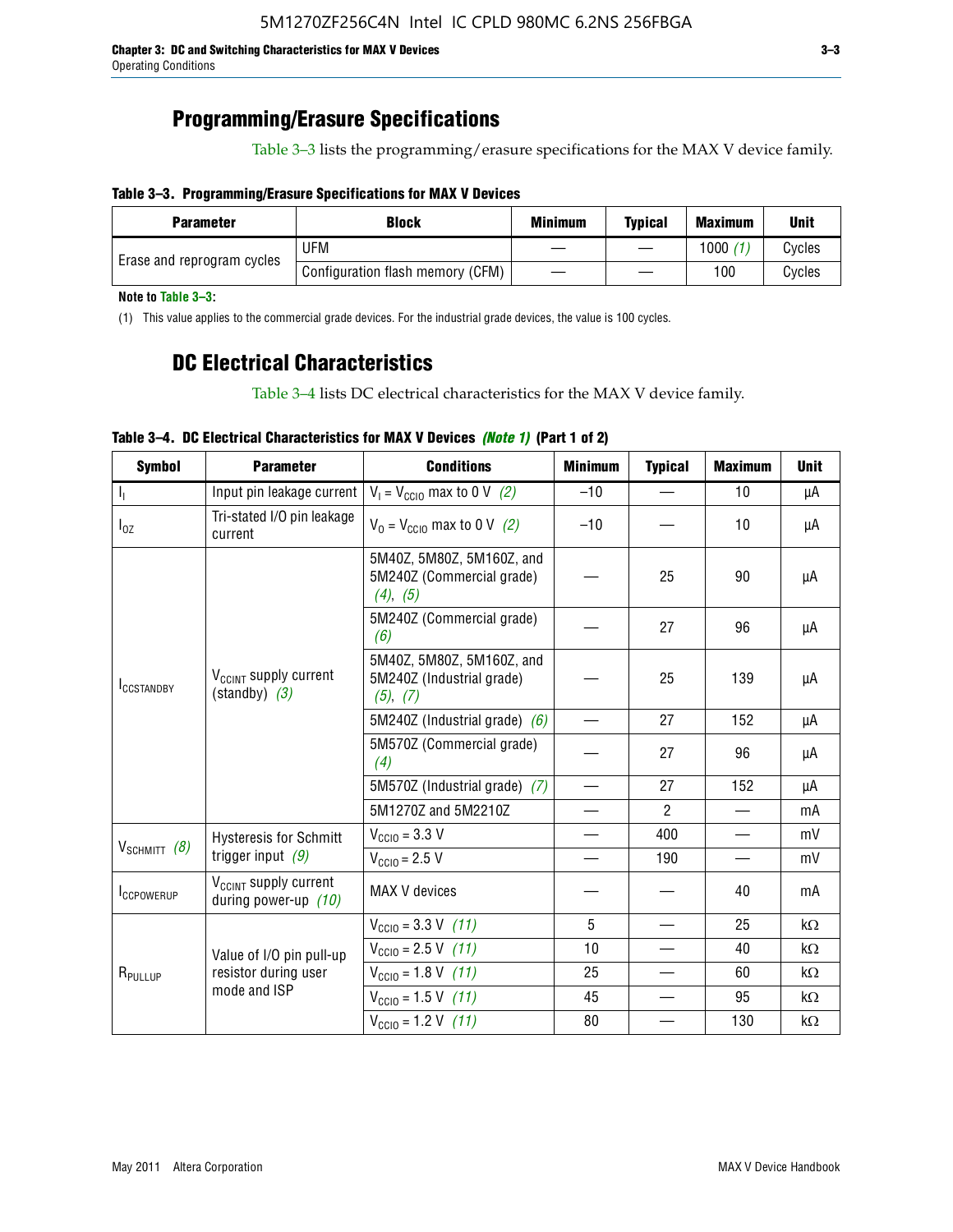| <b>Symbol</b>   | <b>Parameter</b>                                                | <b>Conditions</b> | <b>Minimum</b> | <b>Typical</b> | <b>Maximum</b> | <b>Unit</b> |
|-----------------|-----------------------------------------------------------------|-------------------|----------------|----------------|----------------|-------------|
| <b>I</b> PULLUP | I/O pin pull-up resistor<br>current when I/O is<br>unprogrammed |                   |                |                | 300            | μA          |
| $C_{10}$        | Input capacitance for<br>user I/O pin                           |                   |                |                | 8              | рF          |
| $C_{GCLK}$      | Input capacitance for<br>dual-purpose GCLK/user<br>$I/O$ pin    |                   |                |                | 8              | рF          |

**Table 3–4. DC Electrical Characteristics for MAX V Devices** *(Note 1)* **(Part 2 of 2)**

**Notes to Table 3–4:**

- (1) Typical values are for  $T_A = 25^{\circ}\text{C}$ ,  $V_{\text{CCINT}} = 1.8 \text{ V}$  and  $V_{\text{CCIO}} = 1.2, 1.5, 1.8, 2.5,$  or 3.3 V.
- (2) This value is specified for normal device operation. The value may vary during power-up. This applies to all V<sub>CCIO</sub> settings (3.3, 2.5, 1.8, 1.5, and 1.2 V).
- (3)  $V_1$  = ground, no load, and no toggling inputs.
- (4) Commercial temperature ranges from 0°C to 85°C with the maximum current at 85°C.
- (5) Not applicable to the T144 package of the 5M240Z device.
- (6) Only applicable to the T144 package of the 5M240Z device.
- (7) Industrial temperature ranges from –40°C to 100°C with the maximum current at 100°C.
- (8) This value applies to commercial and industrial range devices. For extended temperature range devices, the  $V_{SCHMIT}$  typical value is 300 mV for  $V_{\text{CCIO}} = 3.3$  V and 120 mV for  $V_{\text{CCIO}} = 2.5$  V.
- (9) The TCK input is susceptible to high pulse glitches when the input signal fall time is greater than 200 ns for all I/O standards.
- (10) This is a peak current value with a maximum duration of  $t_{\text{CONFIG}}$  time.
- (11) Pin pull-up resistance values will lower if an external source drives the pin higher than  $V_{\text{CCIO}}$ .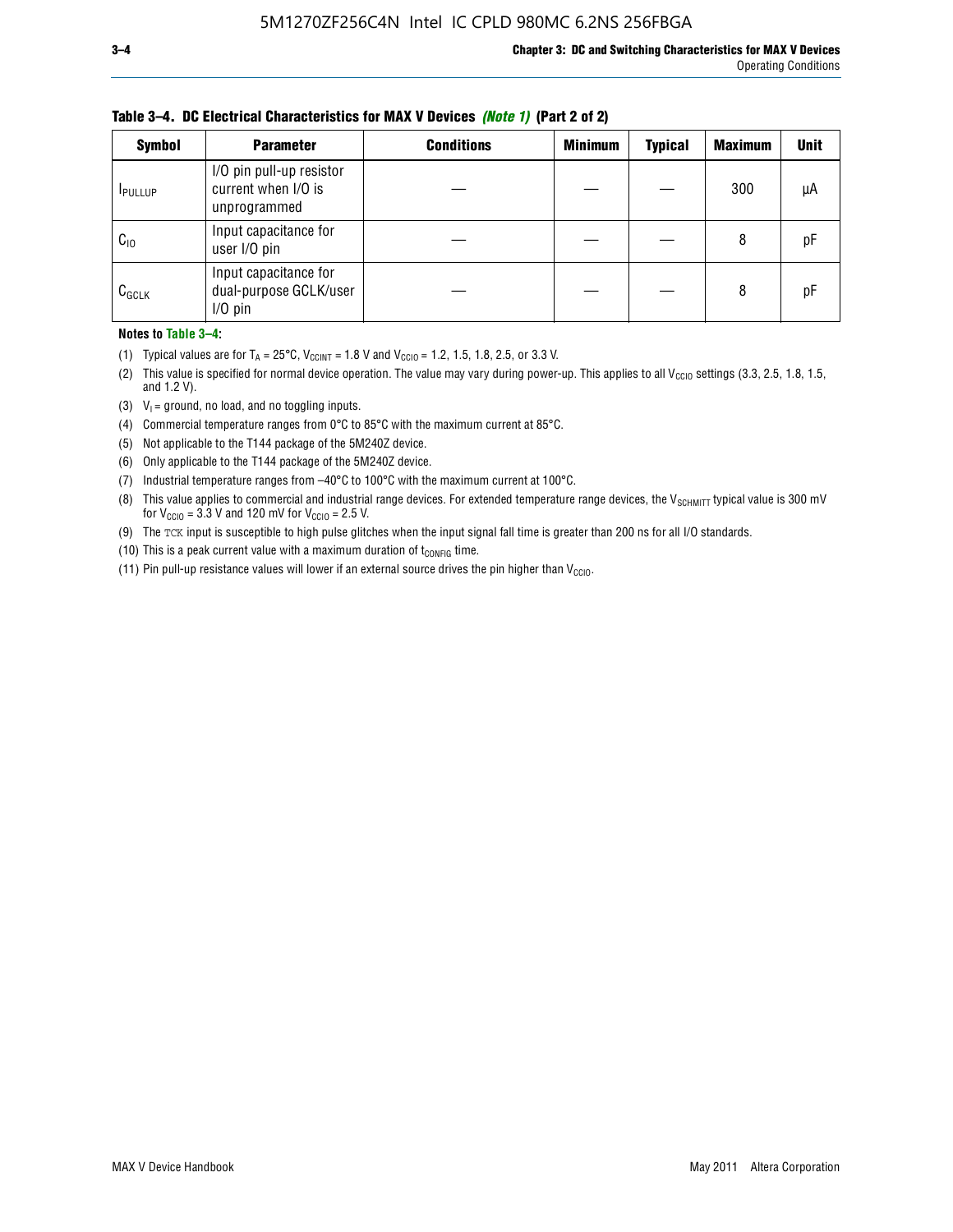**Chapter 3: DC and Switching Characteristics for MAX V Devices 3–5** Operating Conditions

### **Output Drive Characteristics**

Figure 3–1 shows the typical drive strength characteristics of MAX V devices.





#### **Notes to Figure 3–1:**

(1) The DC output current per pin is subject to the absolute maximum rating of Table 3–1 on page 3–1.

(2) 1.2-V V<sub>CCIO</sub> is only applicable to the maximum drive strength.

### **I/O Standard Specifications**

Table 3–5 through Table 3–13 on page 3–8 list the I/O standard specifications for the MAX V device family.

**Table 3–5. 3.3-V LVTTL Specifications for MAX V Devices**

| <b>Symbol</b>     | <b>Parameter</b>          | <b>Conditions</b> | <b>Minimum</b> | <b>Maximum</b> | <b>Unit</b> |
|-------------------|---------------------------|-------------------|----------------|----------------|-------------|
| V <sub>ccio</sub> | I/O supply voltage        |                   | 3.0            | 3.6            |             |
| $V_{IH}$          | High-level input voltage  |                   | 1.7            | 4.0            |             |
| $V_{IL}$          | Low-level input voltage   |                   | $-0.5$         | 0.8            |             |
| V <sub>он</sub>   | High-level output voltage | $10H = -4 mA$ (1) | 2.4            |                |             |
| $V_{OL}$          | Low-level output voltage  | $10L = 4 mA$ (1)  |                | 0.45           |             |

**Note to Table 3–5:**

(1) This specification is supported across all the programmable drive strength settings available for this I/O standard, as shown in the *[MAX V Device Architecture](http://www.altera.com/literature/hb/max-v/mv51002.pdf)* chapter.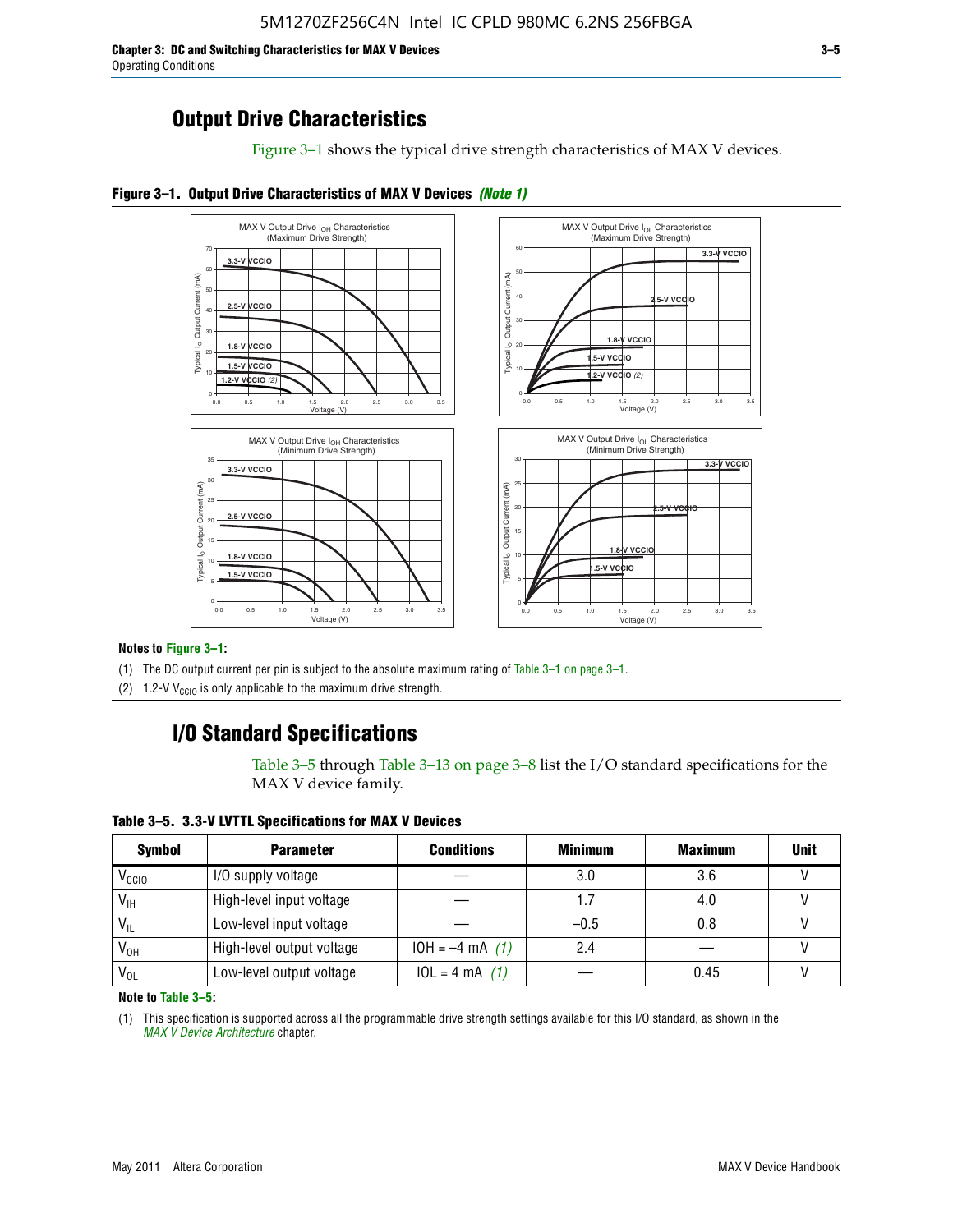| <b>Symbol</b>     | <b>Parameter</b>          | <b>Conditions</b>                                 | <b>Minimum</b>          | <b>Maximum</b> | <b>Unit</b> |
|-------------------|---------------------------|---------------------------------------------------|-------------------------|----------------|-------------|
| V <sub>CCIO</sub> | I/O supply voltage        |                                                   | 3.0                     | 3.6            |             |
| $V_{IH}$          | High-level input voltage  |                                                   | 1.7                     | 4.0            |             |
| $V_{IL}$          | Low-level input voltage   |                                                   | $-0.5$                  | 0.8            |             |
| $V_{OH}$          | High-level output voltage | $V_{\text{CC10}} = 3.0,$<br>$10H = -0.1$ mA $(1)$ | $V_{\text{CCIO}} - 0.2$ |                |             |
| $V_{OL}$          | Low-level output voltage  | $V_{\text{CC10}} = 3.0,$<br>$10L = 0.1$ mA $(1)$  |                         | 0.2            |             |

#### **Table 3–6. 3.3-V LVCMOS Specifications for MAX V Devices**

**Note to Table 3–6:**

(1) This specification is supported across all the programmable drive strength settings available for this I/O standard, as shown in the *[MAX V Device Architecture](http://www.altera.com/literature/hb/max-v/mv51002.pdf)* chapter.

**Table 3–7. 2.5-V I/O Specifications for MAX V Devices**

| <b>Symbol</b>     | <b>Parameter</b>          | <b>Conditions</b>     | <b>Minimum</b> | <b>Maximum</b> | <b>Unit</b> |
|-------------------|---------------------------|-----------------------|----------------|----------------|-------------|
| V <sub>CCIO</sub> | I/O supply voltage        |                       | 2.375          | 2.625          |             |
| $V_{\text{IH}}$   | High-level input voltage  |                       | 1.7            | 4.0            | V           |
| $V_{IL}$          | Low-level input voltage   |                       | $-0.5$         | 0.7            |             |
|                   | High-level output voltage | $10H = -0.1$ mA $(1)$ | 2.1            |                |             |
| $V_{OH}$          |                           | $10H = -1$ mA $(1)$   | 2.0            |                |             |
|                   |                           | $10H = -2 mA$ (1)     | 1.7            |                | V           |
|                   | Low-level output voltage  | $10L = 0.1$ mA $(1)$  |                | 0.2            |             |
| V <sub>OL</sub>   |                           | $10L = 1 mA$ (1)      |                | 0.4            |             |
|                   |                           | $10L = 2 mA$ (1)      |                | 0.7            |             |

**Note to Table 3–7:**

(1) This specification is supported across all the programmable drive strength settings available for this I/O standard, as shown in the *[MAX V Device Architecture](http://www.altera.com/literature/hb/max-v/mv51002.pdf)* chapter.

| <b>Symbol</b>     | <b>Parameter</b>          | <b>Conditions</b> | <b>Minimum</b>                | <b>Maximum</b>                | <b>Unit</b> |
|-------------------|---------------------------|-------------------|-------------------------------|-------------------------------|-------------|
| V <sub>ccio</sub> | I/O supply voltage        |                   | 1.71                          | 1.89                          |             |
| $V_{\text{IH}}$   | High-level input voltage  |                   | $0.65 \times V_{\text{CGI0}}$ | 2.25(2)                       |             |
| $V_{IL}$          | Low-level input voltage   |                   | $-0.3$                        | $0.35 \times V_{\text{CC10}}$ |             |
| V <sub>он</sub>   | High-level output voltage | $10H = -2 mA$ (1) | $V_{\text{CCI0}} - 0.45$      |                               |             |
| $V_{OL}$          | Low-level output voltage  | $10L = 2 mA$ (1)  |                               | 0.45                          |             |

**Table 3–8. 1.8-V I/O Specifications for MAX V Devices**

**Notes to Table 3–8:**

(1) This specification is supported across all the programmable drive strength settings available for this I/O standard, as shown in the *[MAX V Device Architecture](http://www.altera.com/literature/hb/max-v/mv51002.pdf)* chapter.

(2) This maximum V<sub>IH</sub> reflects the JEDEC specification. The MAX V input buffer can tolerate a V<sub>IH</sub> maximum of 4.0, as specified by the V<sub>I</sub> parameter in Table 3–2 on page 3–2.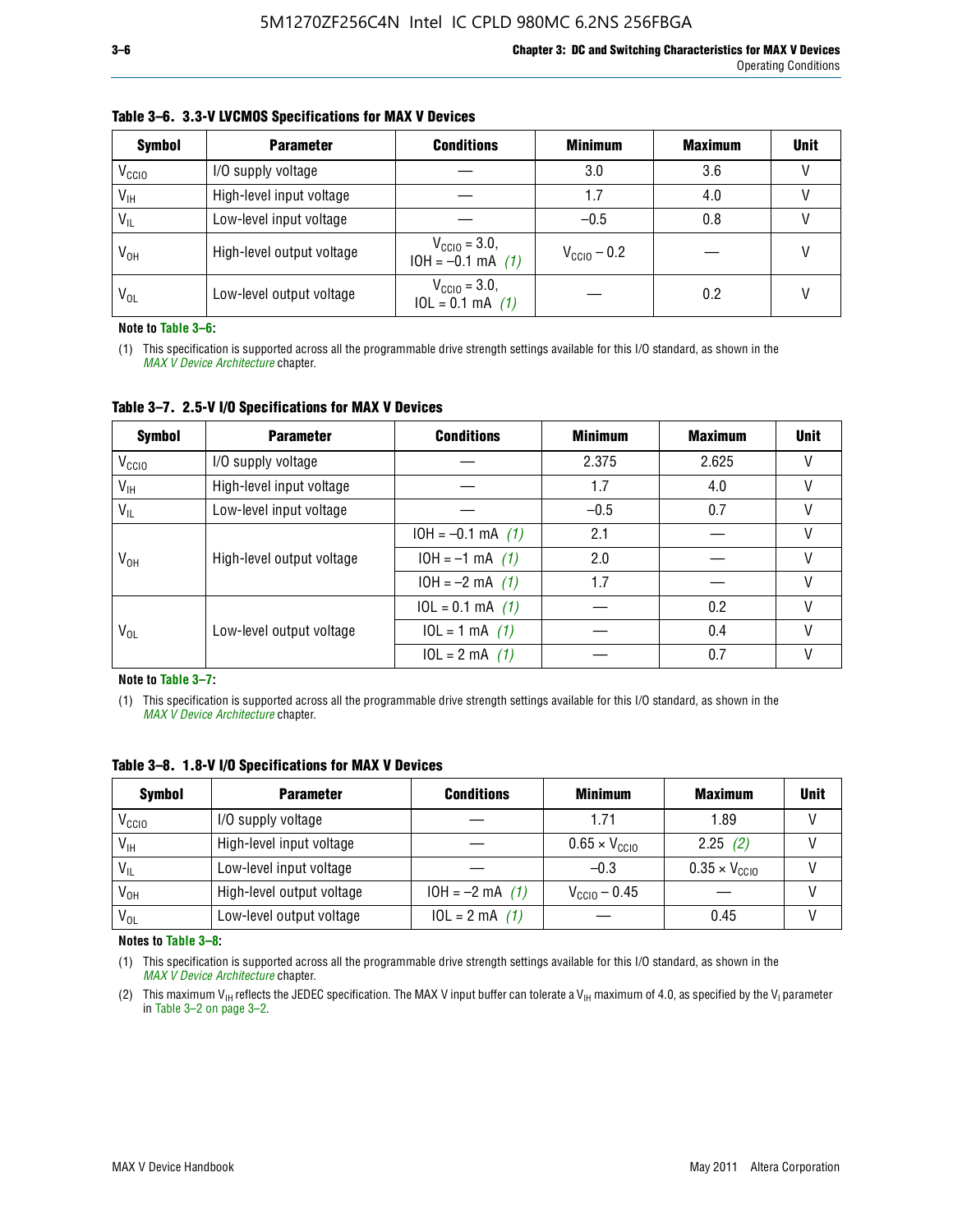#### **Table 3–9. 1.5-V I/O Specifications for MAX V Devices**

| <b>Symbol</b>     | <b>Parameter</b>          | <b>Conditions</b> | <b>Minimum</b>                | <b>Maximum</b>                | <b>Unit</b> |
|-------------------|---------------------------|-------------------|-------------------------------|-------------------------------|-------------|
| V <sub>CCIO</sub> | I/O supply voltage        |                   | 1.425                         | 1.575                         |             |
| $V_{IH}$          | High-level input voltage  |                   | $0.65 \times V_{\text{CC10}}$ | $V_{CGI0} + 0.3$ (2)          |             |
| $V_{IL}$          | Low-level input voltage   |                   | $-0.3$                        | $0.35 \times V_{\text{CC10}}$ |             |
| V <sub>он</sub>   | High-level output voltage | $10H = -2 mA$ (1) | $0.75 \times V_{\text{CGI}}$  |                               |             |
| $V_{OL}$          | Low-level output voltage  | $10L = 2 mA$ (1)  |                               | $0.25 \times V_{\text{CGI0}}$ |             |

**Notes to Table 3–9:**

(1) This specification is supported across all the programmable drive strength settings available for this I/O standard, as shown in the *[MAX V Device Architecture](http://www.altera.com/literature/hb/max-v/mv51002.pdf)* chapter.

(2) This maximum V<sub>IH</sub> reflects the JEDEC specification. The MAX V input buffer can tolerate a V<sub>IH</sub> maximum of 4.0, as specified by the V<sub>I</sub> parameter in Table 3–2 on page 3–2.

**Table 3–10. 1.2-V I/O Specifications for MAX V Devices**

| <b>Symbol</b>     | <b>Parameter</b>          | <b>Conditions</b> | <b>Minimum</b>               | <b>Maximum</b>                | <b>Unit</b> |
|-------------------|---------------------------|-------------------|------------------------------|-------------------------------|-------------|
| V <sub>CCIO</sub> | I/O supply voltage        |                   | 1.14                         | 1.26                          |             |
| $V_{IH}$          | High-level input voltage  |                   | $0.8 \times V_{\text{CCIO}}$ | $V_{\text{CC10}} + 0.3$       |             |
| $V_{IL}$          | Low-level input voltage   |                   | $-0.3$                       | $0.25 \times V_{\text{CCIO}}$ |             |
| V <sub>OH</sub>   | High-level output voltage | $10H = -2 mA$ (1) | $0.75 \times V_{\text{CCI}}$ |                               |             |
| $V_{OL}$          | Low-level output voltage  | $10L = 2 mA$ (1)  |                              | $0.25 \times V_{\text{CGI0}}$ |             |

#### **Note to Table 3–10:**

(1) This specification is supported across all the programmable drive strength settings available for this I/O standard, as shown in the *[MAX V Device Architecture](http://www.altera.com/literature/hb/max-v/mv51002.pdf)* chapter.

|  |  | Table 3–11. 3.3-V PCI Specifications for MAX V Devices (Note 1) |  |  |  |
|--|--|-----------------------------------------------------------------|--|--|--|
|--|--|-----------------------------------------------------------------|--|--|--|

| <b>Symbol</b>     | <b>Parameter</b>          | <b>Conditions</b>  | <b>Minimum</b>               | <b>Typical</b> | <b>Maximum</b>               | <b>Unit</b> |
|-------------------|---------------------------|--------------------|------------------------------|----------------|------------------------------|-------------|
| V <sub>CCIO</sub> | I/O supply voltage        |                    | 3.0                          | 3.3            | 3.6                          |             |
| $V_{IH}$          | High-level input voltage  |                    | $0.5 \times V_{\text{CCIO}}$ |                | $V_{\text{CC10}} + 0.5$      |             |
| $V_{IL}$          | Low-level input voltage   |                    | $-0.5$                       |                | $0.3 \times V_{\text{CC10}}$ |             |
| $V_{OH}$          | High-level output voltage | $10H = -500 \mu A$ | $0.9 \times V_{\text{CC10}}$ |                |                              |             |
| $V_{OL}$          | Low-level output voltage  | $10L = 1.5$ mA     |                              |                | $0.1 \times V_{\text{CC10}}$ |             |

**Note to Table 3–11:**

(1) 3.3-V PCI I/O standard is only supported in Bank 3 of the 5M1270Z and 5M2210Z devices.

#### **Table 3–12. LVDS Specifications for MAX V Devices** *(Note 1)*

| <b>Symbol</b> | <b>Parameter</b>                  | <b>Conditions</b> | <b>Minimum</b> | <b>Typical</b> | <b>Maximum</b> | Unit |
|---------------|-----------------------------------|-------------------|----------------|----------------|----------------|------|
| Vccio         | I/O supply voltage                |                   | 2.375          | 2.5            | 2.625          |      |
| $V_{OD}$      | Differential output voltage swing |                   | 247            |                | 600            | mV   |
| $V_{OS}$      | Output offset voltage             |                   | 1.125          | 1.25           | 1.375          |      |

**Note to Table 3–12:**

(1) Supports emulated LVDS output using a three-resistor network (LVDS\_E\_3R).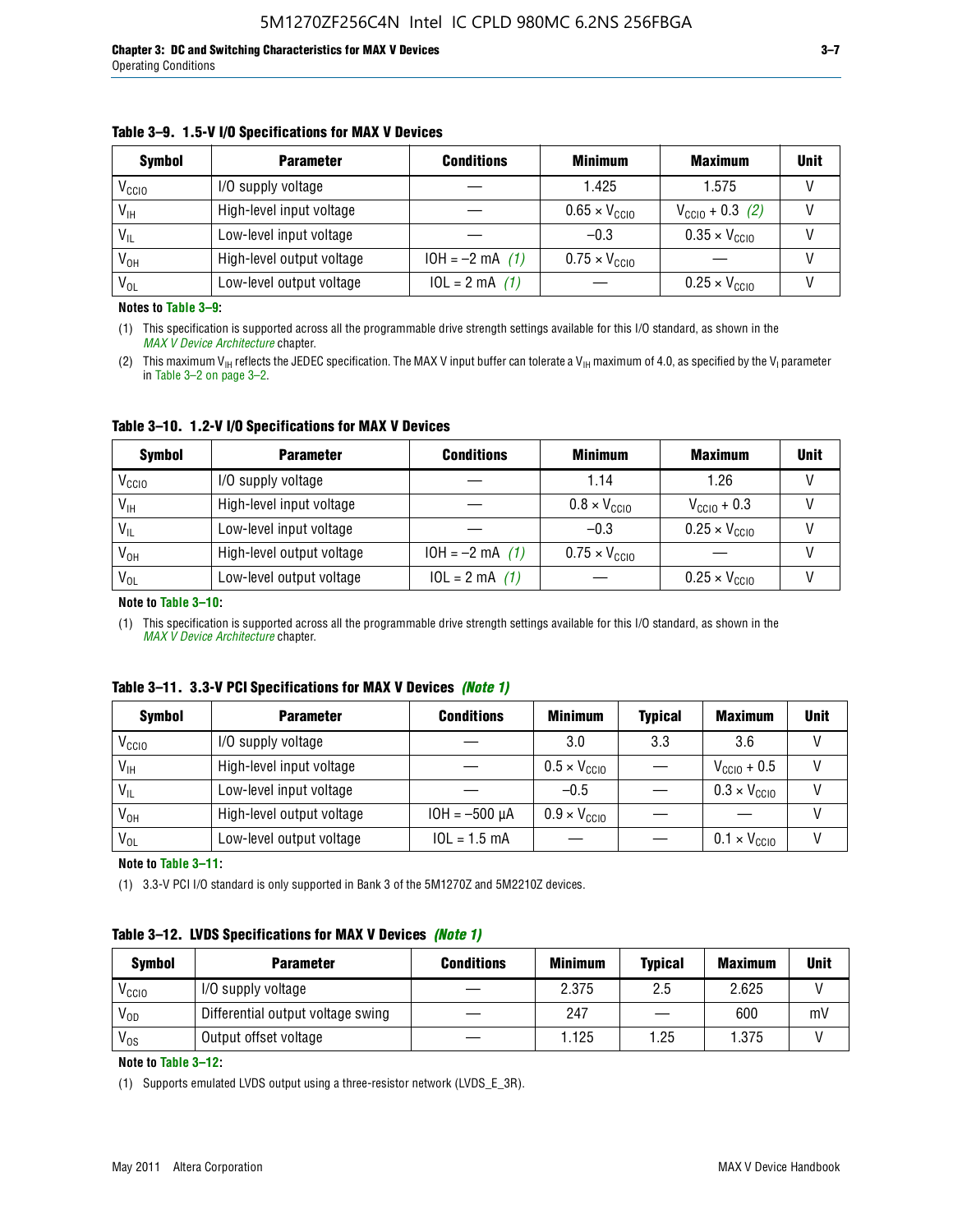| <b>Symbol</b>     | <b>Minimum</b><br><b>Conditions</b><br><b>Parameter</b> |  | <b>Typical</b> | <b>Maximum</b> | Unit  |    |
|-------------------|---------------------------------------------------------|--|----------------|----------------|-------|----|
| V <sub>CCIO</sub> | I/O supply voltage                                      |  | 2.375          | 2.5            | 2.625 |    |
| $V_{OD}$          | Differential output voltage swing                       |  | 247            |                | 600   | mV |
| V <sub>os</sub>   | Output offset voltage                                   |  | 1.125          | 1.25           | 1.375 |    |

#### **Table 3–13. RSDS Specifications for MAX V Devices** *(Note 1)*

**Note to Table 3–13:**

(1) Supports emulated RSDS output using a three-resistor network (RSDS\_E\_3R).

### **Bus Hold Specifications**

Table 3–14 lists the bus hold specifications for the MAX V device family.

**Table 3–14. Bus Hold Specifications for MAX V Devices**

|                            |                               | V <sub>ccio</sub> Level |            |       |            |            |            |       |            |       |            |             |
|----------------------------|-------------------------------|-------------------------|------------|-------|------------|------------|------------|-------|------------|-------|------------|-------------|
| <b>Parameter</b>           | <b>Conditions</b>             | 1.2V                    |            | 1.5V  |            | 1.8V       |            | 2.5V  |            | 3.3V  |            | <b>Unit</b> |
|                            |                               | Min                     | <b>Max</b> | Min   | <b>Max</b> | <b>Min</b> | <b>Max</b> | Min   | <b>Max</b> | Min   | <b>Max</b> |             |
| Low sustaining<br>current  | $V_{IN}$ > $V_{IL}$ (maximum) | 10                      |            | 20    |            | 30         |            | 50    |            | 70    |            | μA          |
| High sustaining<br>current | $V_{IN}$ < $V_{IH}$ (minimum) | $-10$                   |            | $-20$ |            | $-30$      |            | $-50$ |            | $-70$ |            | μA          |
| Low overdrive<br>current   | $0 V < V_{IN} < V_{CC10}$     |                         | 130        |       | 160        |            | 200        |       | 300        |       | 500        | μA          |
| High overdrive<br>current  | $0 V < V_{IN} < V_{CC10}$     |                         | $-130$     |       | $-160$     |            | $-200$     |       | $-300$     |       | $-500$     | μA          |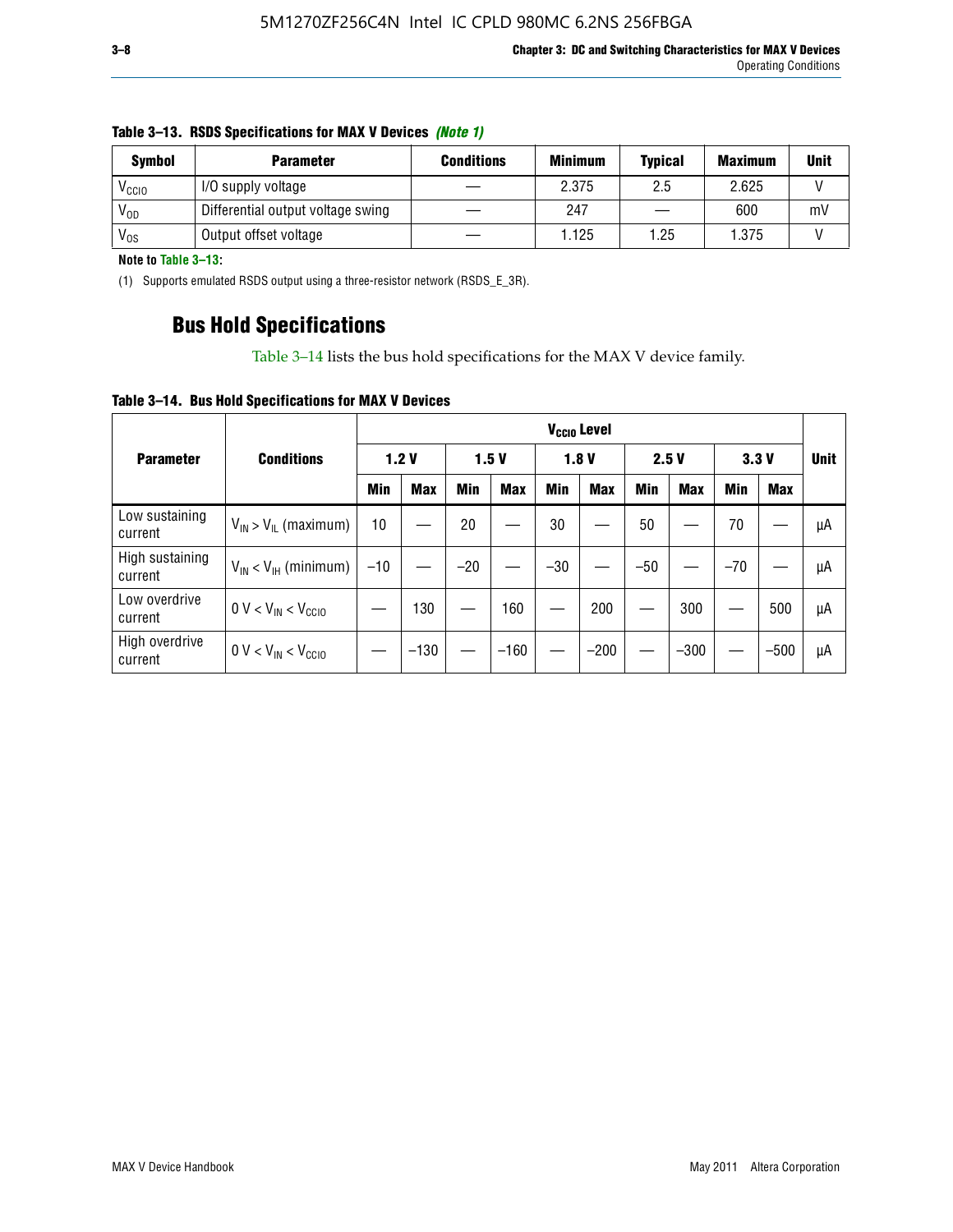**Chapter 3: DC and Switching Characteristics for MAX V Devices 3–9** Operating Conditions

### **Power-Up Timing**

Table 3–15 lists the power-up timing characteristics for the MAX V device family.

| Table 3-15. Power-Up Timing for MAX V Devices |  |
|-----------------------------------------------|--|
|-----------------------------------------------|--|

| <b>Symbol</b>       | <b>Parameter</b>              | <b>Device</b> | <b>Temperature Range</b>  | Min | <b>Typ</b> | <b>Max</b> | <b>Unit</b> |
|---------------------|-------------------------------|---------------|---------------------------|-----|------------|------------|-------------|
|                     |                               | 5M40Z         | Commercial and industrial | —   |            | 200        | μs          |
|                     |                               |               | Extended                  |     |            | 300        | μs          |
|                     |                               | 5M80Z         | Commercial and industrial |     |            | 200        | μs          |
|                     |                               |               | Extended                  |     |            | 300        | μs          |
|                     |                               | 5M160Z        | Commercial and industrial |     |            | 200        | μs          |
|                     |                               |               | Extended                  |     |            | 300        | μs          |
|                     |                               | 5M240Z (2)    | Commercial and industrial |     |            | 200        | μs          |
|                     | The amount of time from       |               | Extended                  |     |            | 300        | μs          |
|                     | when minimum $V_{C C INT}$ is | 5M240Z (3)    | Commercial and industrial |     |            | 300        | μs          |
| t <sub>config</sub> | reached until the device      |               | Extended                  | —   |            | 400        | μs          |
|                     | enters user mode $(1)$        | 5M570Z        | Commercial and industrial | —   |            | 300        | μs          |
|                     |                               |               | Extended                  |     |            | 400        | μs          |
|                     |                               | 5M1270Z (4)   | Commercial and industrial |     |            | 300        | μs          |
|                     |                               |               | Extended                  |     |            | 400        | μs          |
|                     |                               | 5M1270Z (5)   | Commercial and industrial |     |            | 450        | μs          |
|                     |                               |               | Extended                  |     |            | 500        | μs          |
|                     |                               | 5M2210Z       | Commercial and industrial |     |            | 450        | μs          |
|                     |                               |               | Extended                  |     |            | 500        | μs          |

**Notes to Table 3–15:**

(1) For more information about power-on reset (POR) trigger voltage, refer to the *[Hot Socketing and Power-On Reset in MAX V Devices](http://www.altera.com/literature/hb/max-v/mv51004.pdf)* chapter.

(2) Not applicable to the T144 package of the 5M240Z device.

(3) Only applicable to the T144 package of the 5M240Z device.

(4) Not applicable to the F324 package of the 5M1270Z device.

(5) Only applicable to the F324 package of the 5M1270Z device.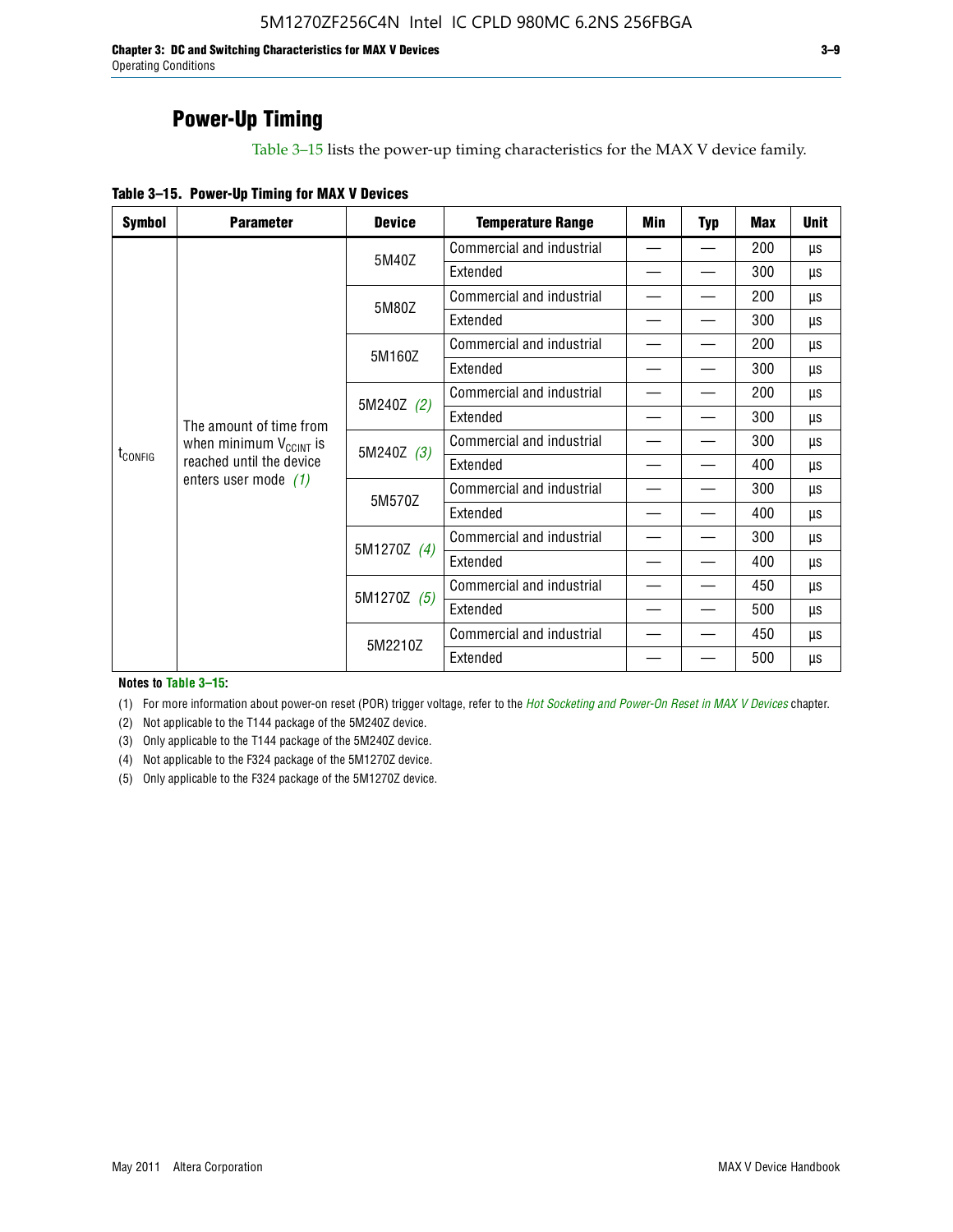### **Power Consumption**

You can use the Altera® PowerPlay Early Power Estimator and PowerPlay Power Analyzer to estimate the device power.

**For more information about these power analysis tools, refer to the** *PowerPlay Early**[Power Estimator for Altera CPLDs User Guide](http://www.altera.com/literature/ug/ug_epe_cpld.pdf)* and the *[PowerPlay Power Analysis](http://www.altera.com/literature/hb/qts/qts_qii53013.pdf)* chapter in volume 3 of the *Quartus II Handbook.*

# **Timing Model and Specifications**

MAX V devices timing can be analyzed with the Altera Quartus<sup>®</sup> II software, a variety of industry-standard EDA simulators and timing analyzers, or with the timing model shown in Figure 3–2.

MAX V devices have predictable internal delays that allow you to determine the worst-case timing of any design. The software provides timing simulation, point-to-point delay prediction, and detailed timing analysis for device-wide performance evaluation.



**Figure 3–2. Timing Model for MAX V Devices**

You can derive the timing characteristics of any signal path from the timing model and parameters of a particular device. You can calculate external timing parameters, which represent pin-to-pin timing delays, as the sum of the internal parameters.

**For more information, refer to** *[AN629: Understanding Timing in Altera CPLDs](http://www.altera.com/literature/an/an629.pdf)***.**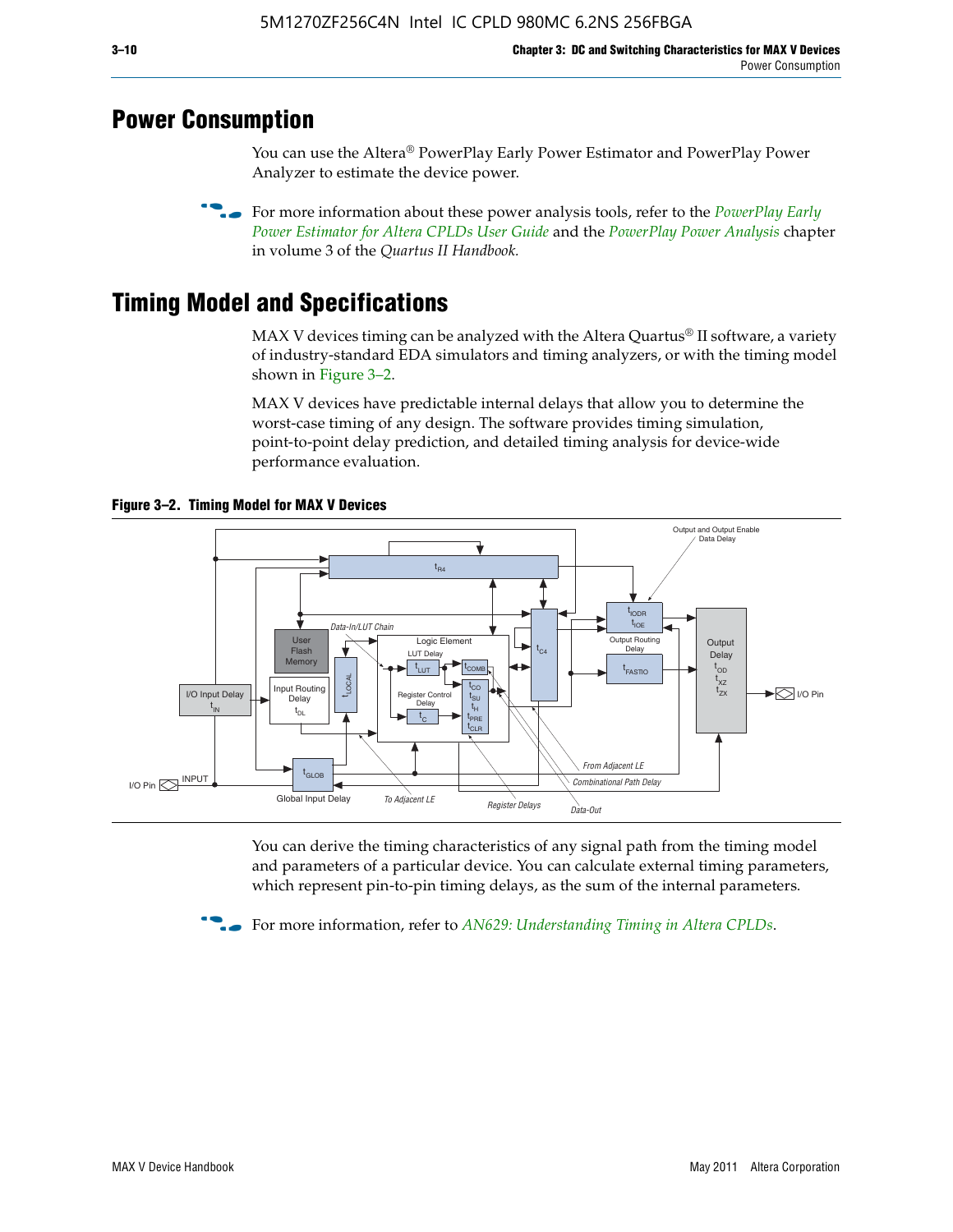### **Preliminary and Final Timing**

This section describes the performance, internal, external, and UFM timing specifications. All specifications are representative of the worst-case supply voltage and junction temperature conditions.

Timing models can have either preliminary or final status. The Quartus II software issues an informational message during the design compilation if the timing models are preliminary. Table 3–16 lists the status of the MAX V device timing models.

Preliminary status means the timing model is subject to change. Initially, timing numbers are created using simulation results, process data, and other known parameters. These tests are used to make the preliminary numbers as close to the actual timing parameters as possible.

Final timing numbers are based on actual device operation and testing. These numbers reflect the actual performance of the device under the worst-case voltage and junction temperature conditions.

| <b>Device</b> | <b>Final</b> |
|---------------|--------------|
| 5M40Z         |              |
| 5M80Z         |              |
| 5M160Z        |              |
| 5M240Z        |              |
| 5M570Z        |              |
| 5M1270Z       |              |
| 5M2210Z       |              |

**Table 3–16. Timing Model Status for MAX V Devices**

### **Performance**

Table 3–17 lists the MAX V device performance for some common designs. All performance values were obtained with the Quartus II software compilation of megafunctions.

**Table 3–17. Device Performance for MAX V Devices (Part 1 of 2)**

|                                |                                                                    |      |            |                             | <b>Performance</b>                   |        |       |                 |            |  |  |
|--------------------------------|--------------------------------------------------------------------|------|------------|-----------------------------|--------------------------------------|--------|-------|-----------------|------------|--|--|
| <b>Resource</b><br><b>Used</b> | <b>Resources Used</b><br><b>Design Size and</b><br><b>Function</b> |      |            |                             | 5M40Z/5M80Z/5M160Z/<br>5M240Z/5M570Z |        |       | 5M1270Z/5M2210Z |            |  |  |
|                                |                                                                    | Mode | <b>LEs</b> | <b>UFM</b><br><b>Blocks</b> | C4                                   | C5, I5 | C4    | C5, I5          |            |  |  |
|                                | 16-bit counter $(1)$                                               |      | 16         | 0                           | 184.1                                | 118.3  | 247.5 | 201.1           | <b>MHz</b> |  |  |
|                                | 64-bit counter $(1)$                                               |      | 64         | 0                           | 83.2                                 | 80.5   | 154.8 | 125.8           | <b>MHz</b> |  |  |
|                                | 16-to-1 multiplexer                                                |      | 11         | 0                           | 17.4                                 | 20.4   | 8.0   | 9.3             | ns         |  |  |
| LE                             | 32-to-1 multiplexer                                                |      | 24         | 0                           | 12.5                                 | 25.3   | 9.0   | 11.4            | ns         |  |  |
|                                | 16-bit XOR function                                                |      | 5          | 0                           | 9.0                                  | 16.1   | 6.6   | 8.2             | ns         |  |  |
|                                | 16-bit decoder with<br>single address line                         |      | 5          | 0                           | 9.2                                  | 16.1   | 6.6   | 8.2             | ns         |  |  |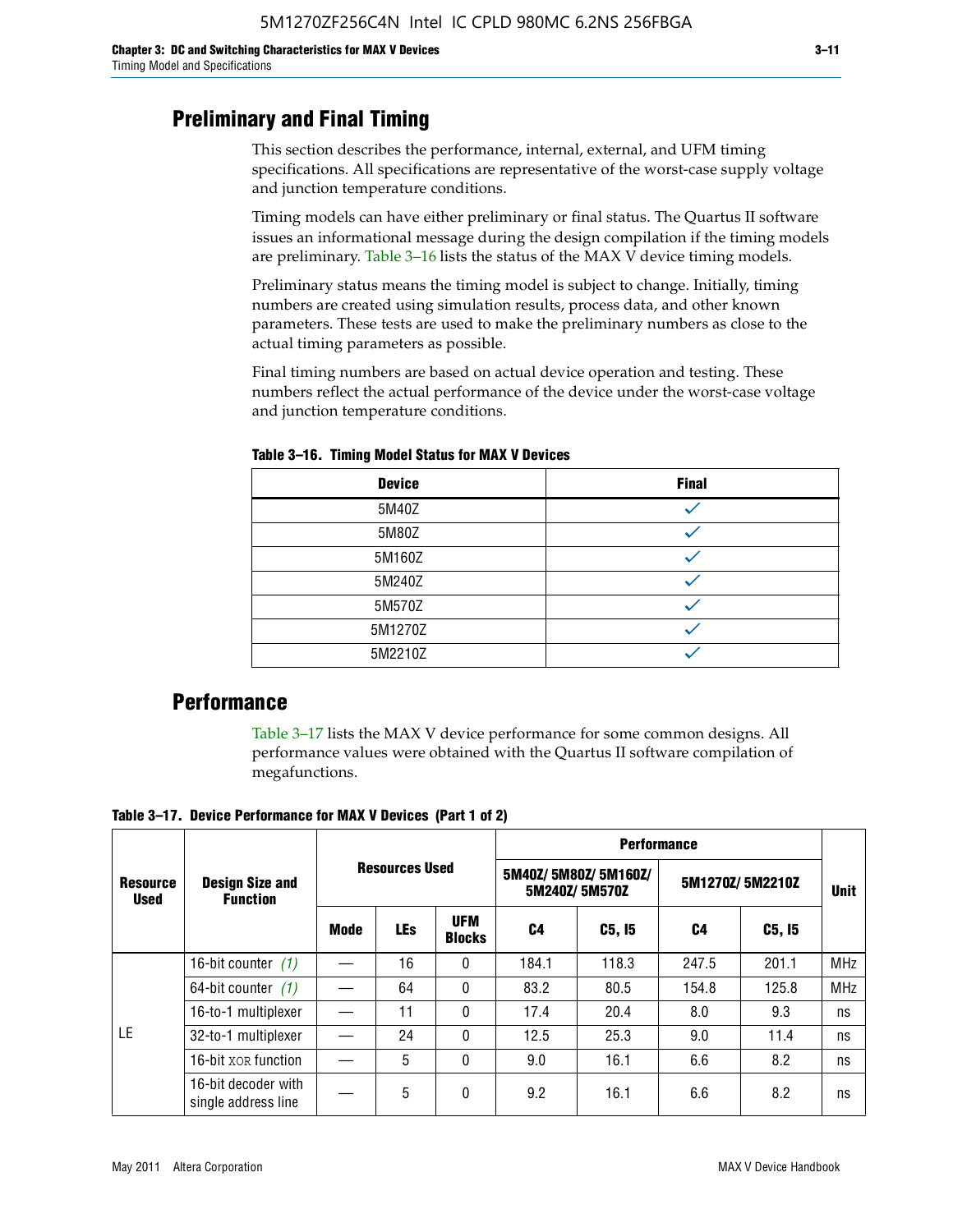|                                |                                           |                 |                       |                             | <b>Performance</b> |                                      |                 |             |            |  |  |
|--------------------------------|-------------------------------------------|-----------------|-----------------------|-----------------------------|--------------------|--------------------------------------|-----------------|-------------|------------|--|--|
| <b>Resource</b><br><b>Used</b> | <b>Design Size and</b><br><b>Function</b> |                 | <b>Resources Used</b> |                             |                    | 5M40Z/5M80Z/5M160Z/<br>5M240Z/5M570Z | 5M1270Z/5M2210Z | <b>Unit</b> |            |  |  |
|                                |                                           | <b>Mode</b>     | <b>LEs</b>            | <b>UFM</b><br><b>Blocks</b> | C4                 | C5, I5                               | C4              | C5, I5      |            |  |  |
|                                | $512 \times 16$                           | None            | 3                     |                             | 10.0               | 10.0                                 | 10.0            | 10.0        | <b>MHz</b> |  |  |
|                                | $512 \times 16$                           | SPI<br>(2)      | 37                    |                             | 9.7                | 9.7                                  | 8.0             | 8.0         | <b>MHz</b> |  |  |
| UFM                            | $512 \times 8$                            | Parallel<br>(3) | 73                    |                             | (4)                | (4)                                  | (4)             | (4)         | MHz        |  |  |
|                                | $512 \times 16$                           | 12C<br>(3)      | 142                   |                             | (5)<br>100         | 100 $(5)$                            | 100 $(5)$       | 100 $(5)$   | kHz        |  |  |

### **Table 3–17. Device Performance for MAX V Devices (Part 2 of 2)**

**Notes to Table 3–17:**

(1) This design is a binary loadable up counter.

(2) This design is configured for read-only operation in Extended mode. Read and write ability increases the number of logic elements (LEs) used.

(3) This design is configured for read-only operation. Read and write ability increases the number of LEs used.

(4) This design is asynchronous.

(5) The I2C megafunction is verified in hardware up to 100-kHz serial clock line rate.

### **Internal Timing Parameters**

Internal timing parameters are specified on a speed grade basis independent of device density. Table 3–18 through Table 3–25 on page 3–19 list the MAX V device internal timing microparameters for LEs, input/output elements (IOEs), UFM blocks, and MultiTrack interconnects.

For more information about each internal timing microparameters symbol, refer to *[AN629: Understanding Timing in Altera CPLDs](http://www.altera.com/literature/an/an629.pdf)*.

|                   |                                               |     | 5M40Z/ 5M80Z/ 5M160Z/ | 5M240Z/5M570Z |            | 5M1270Z/5M2210Z |                |        |            |             |
|-------------------|-----------------------------------------------|-----|-----------------------|---------------|------------|-----------------|----------------|--------|------------|-------------|
| <b>Symbol</b>     | <b>Parameter</b>                              |     | C <sub>4</sub>        |               | C5, I5     |                 | C <sub>4</sub> | C5, I5 |            | <b>Unit</b> |
|                   |                                               | Min | <b>Max</b>            | Min           | <b>Max</b> | Min             | <b>Max</b>     | Min    | <b>Max</b> |             |
| $t_{LUT}$         | LE combinational look-up<br>table (LUT) delay |     | 1,215                 |               | 2,247      |                 | 742            |        | 914        | ps          |
| t <sub>comb</sub> | Combinational path delay                      |     | 243                   |               | 309        |                 | 192            |        | 236        | ps          |
| $t_{CLR}$         | LE register clear delay                       | 401 |                       | 545           |            | 309             |                | 381    |            | ps          |
| t <sub>PRE</sub>  | LE register preset delay                      | 401 |                       | 545           |            | 309             |                | 381    |            | ps          |
| $t_{\text{SU}}$   | LE register setup time<br>before clock        | 260 |                       | 321           |            | 271             |                | 333    |            | ps          |
| $t_{H}$           | LE register hold time<br>after clock          | 0   |                       | $\mathbf{0}$  |            | $\mathbf{0}$    |                | 0      |            | ps          |
| $t_{CO}$          | LE register<br>clock-to-output delay          |     | 380                   |               | 494        |                 | 305            |        | 376        | ps          |

**Table 3–18. LE Internal Timing Microparameters for MAX V Devices (Part 1 of 2)**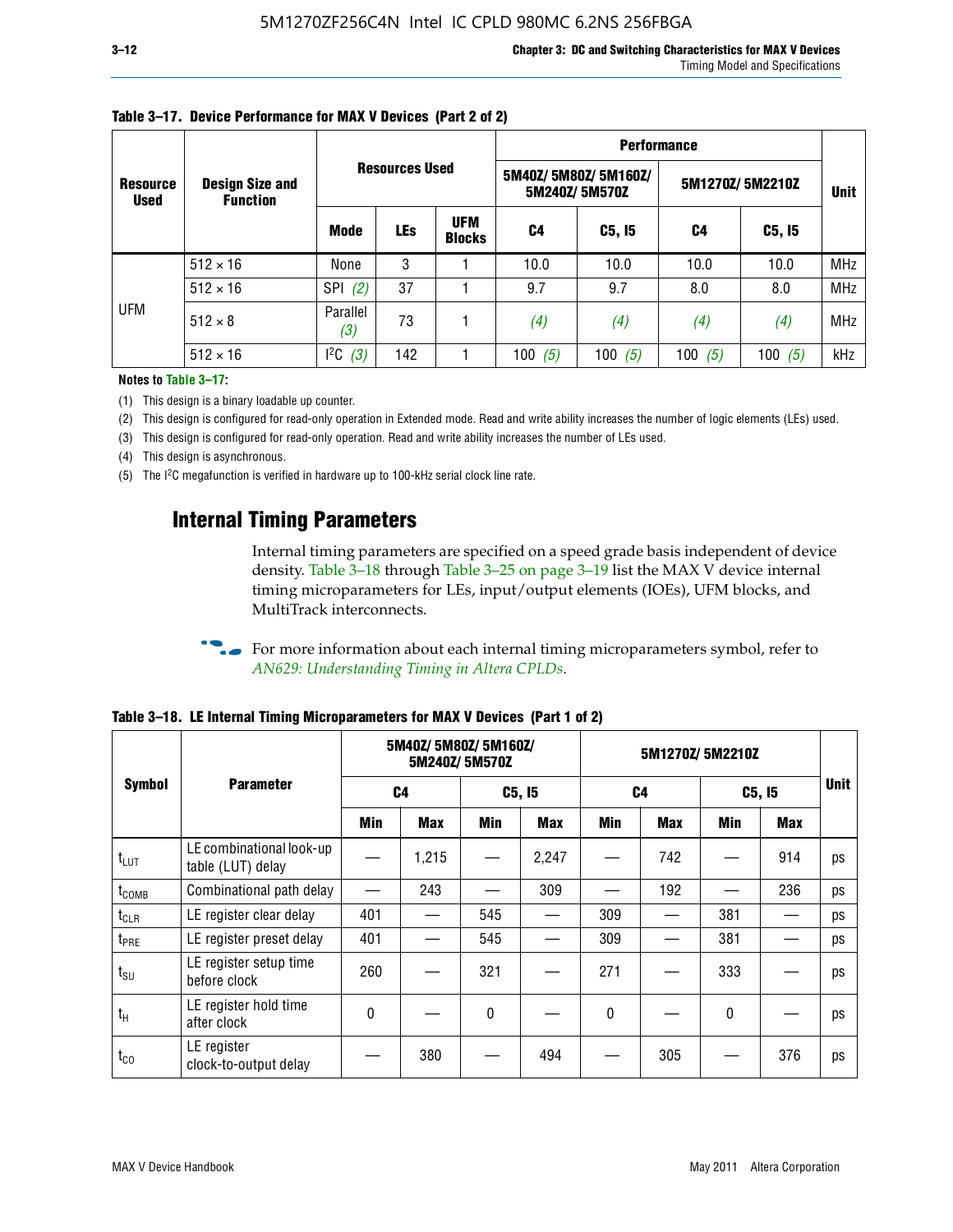**Chapter 3: DC and Switching Characteristics for MAX V Devices 3–13** Timing Model and Specifications

| <b>Symbol</b>      |                                   | 5M40Z/ 5M80Z/ 5M160Z/<br>5M240Z/5M570Z |            |     |            | 5M1270Z/5M2210Z |            |            |            |             |
|--------------------|-----------------------------------|----------------------------------------|------------|-----|------------|-----------------|------------|------------|------------|-------------|
|                    | <b>Parameter</b>                  | C4                                     |            |     | C5, I5     | C4              |            |            | C5, I5     | <b>Unit</b> |
|                    |                                   | Min                                    | <b>Max</b> | Min | <b>Max</b> | Min             | <b>Max</b> | <b>Min</b> | <b>Max</b> |             |
| t <sub>CLKHL</sub> | Minimum clock high or<br>low time | 253                                    |            | 339 |            | 216             |            | 266        |            | ps          |
| $t_c$              | Register control delay            |                                        | .356       |     | 1,741      |                 | 1.114      |            | 1,372      | ps          |

#### **Table 3–18. LE Internal Timing Microparameters for MAX V Devices (Part 2 of 2)**

#### **Table 3–19. IOE Internal Timing Microparameters for MAX V Devices**

|                     | <b>Parameter</b>                                               |                | 5M40Z/ 5M80Z/ 5M160Z/ | 5M240Z/5M570Z |            | 5M1270Z/5M2210Z |            |        |            |             |
|---------------------|----------------------------------------------------------------|----------------|-----------------------|---------------|------------|-----------------|------------|--------|------------|-------------|
| <b>Symbol</b>       |                                                                | C <sub>4</sub> |                       | C5, I5        |            | C <sub>4</sub>  |            | C5, I5 |            | <b>Unit</b> |
|                     |                                                                | <b>Min</b>     | <b>Max</b>            | <b>Min</b>    | <b>Max</b> | <b>Min</b>      | <b>Max</b> | Min    | <b>Max</b> |             |
| t <sub>FASTIO</sub> | Data output delay from<br>adjacent LE to I/O block             |                | 170                   |               | 428        |                 | 207        |        | 254        | ps          |
| $t_{IN}$            | I/O input pad and buffer<br>delay                              |                | 907                   |               | 986        |                 | 920        |        | 1,132      | ps          |
| $t_{GLOB}$ (1)      | I/O input pad and buffer<br>delay used as global<br>signal pin |                | 2,261                 |               | 3,322      |                 | 1,974      |        | 2,430      | ps          |
| $t_{\text{IOE}}$    | Internally generated<br>output enable delay                    |                | 530                   |               | 1,410      |                 | 374        |        | 460        | ps          |
| $t_{DL}$            | Input routing delay                                            |                | 318                   |               | 509        |                 | 291        |        | 358        | ps          |
| $t_{OD}$ (2)        | Output delay buffer and<br>pad delay                           |                | 1,319                 |               | 1,543      |                 | 1,383      |        | 1,702      | ps          |
| $t_{XZ}$ (3)        | Output buffer disable<br>delay                                 |                | 1,045                 |               | 1,276      |                 | 982        |        | 1,209      | ps          |
| $t_{ZX}$ (4)        | Output buffer enable<br>delay                                  |                | 1,160                 |               | 1,353      |                 | 1,303      |        | 1,604      | ps          |

#### **Notes to Table 3–19:**

(1) Delay numbers for t<sub>GLOB</sub> differ for each device density and speed grade. The delay numbers for t<sub>GLOB</sub>, shown in Table 3–19, are based on a 5M240Z device target.

(2) For more information about delay adders associated with different I/O standards, drive strengths, and slew rates, refer to Table 3–34 on page 3–24 and Table 3–35 on page 3–25.

(3) For more information about  $t_{XZ}$  delay adders associated with different I/O standards, drive strengths, and slew rates, refer to Table 3-22 on page 3–15 and Table 3–23 on page 3–15.

(4) For more information about t<sub>zx</sub> delay adders associated with different I/O standards, drive strengths, and slew rates, refer to Table 3–20 on<br>page 3–14 and Table 3–21 on page 3–14.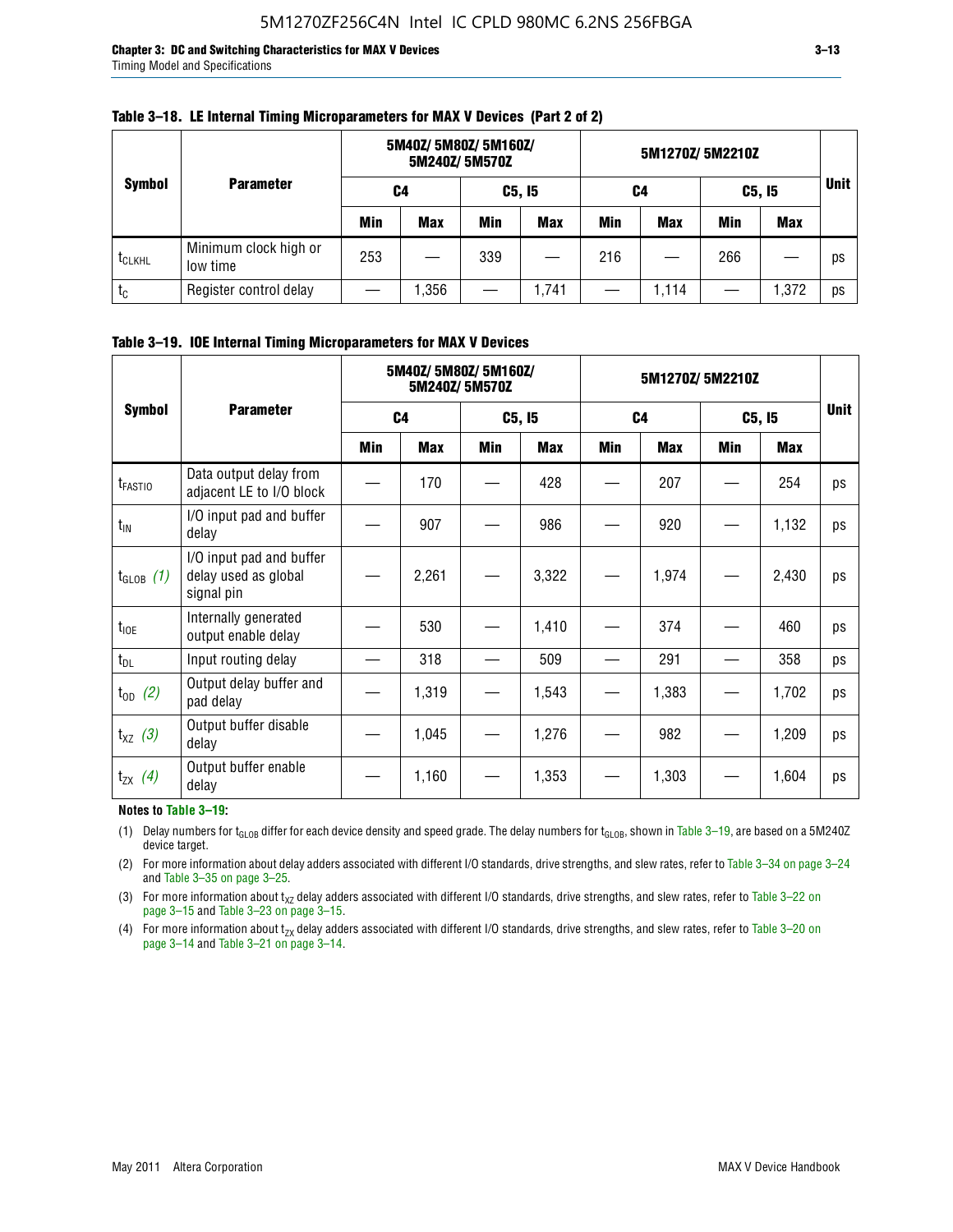Table 3–20 through Table 3–23 list the adder delays for  $t_{ZX}$  and  $t_{XZ}$  microparameters when using an I/O standard other than 3.3-V LVTTL with 16 mA drive strength.

|                 |                  |                | 5M40Z/ 5M80Z/ 5M160Z/ | 5M240Z/5M570Z |            |                | 5M1270Z/5M2210Z |        |              |             |
|-----------------|------------------|----------------|-----------------------|---------------|------------|----------------|-----------------|--------|--------------|-------------|
| <b>Standard</b> |                  | C <sub>4</sub> |                       | C5, I5        |            | C <sub>4</sub> |                 | C5, I5 |              | <b>Unit</b> |
|                 |                  | Min            | <b>Max</b>            | Min           | <b>Max</b> | Min            | <b>Max</b>      | Min    | <b>Max</b>   |             |
| 3.3-V LVTTL     | 16 mA            |                | 0                     |               | 0          |                | $\mathbf{0}$    |        | 0            | ps          |
|                 | 8 mA             |                | 72                    |               | 74         |                | 101             |        | 125          | ps          |
| 3.3-V LVCMOS    | 8 mA             |                | $\mathbf{0}$          |               | 0          |                | $\mathbf{0}$    |        | $\mathbf{0}$ | ps          |
|                 | 4 mA             |                | 72                    |               | 74         |                | 101             |        | 125          | ps          |
| 2.5-V LVTTL /   | 14 mA            |                | 126                   |               | 127        |                | 155             |        | 191          | ps          |
| <b>LVCMOS</b>   | 7 mA             |                | 196                   |               | 197        |                | 545             |        | 671          | ps          |
| 1.8-V LVTTL /   | 6 mA             |                | 608                   |               | 610        |                | 721             |        | 888          | ps          |
| <b>LVCMOS</b>   | 3 mA             |                | 681                   |               | 685        |                | 2012            |        | 2477         | ps          |
| 1.5-V LVCMOS    | 4 mA             |                | 1162                  |               | 1157       |                | 1590            |        | 1957         | ps          |
|                 | 2 mA             |                | 1245                  |               | 1244       |                | 3269            |        | 4024         | ps          |
| 1.2-V LVCMOS    | 3 <sub>m</sub> A |                | 1889                  |               | 1856       |                | 2860            |        | 3520         | ps          |
| 3.3-V PCI       | 20 mA            |                | 72                    |               | 74         |                | $-18$           |        | $-22$        | ps          |
| <b>LVDS</b>     |                  |                | 126                   |               | 127        |                | 155             |        | 191          | ps          |
| <b>RSDS</b>     |                  |                | 126                   |               | 127        |                | 155             |        | 191          | ps          |

| Table 3–21. $t_{zx}$ IOE Microparameter Adders for Slow Slew Rate for MAX V Devices |  |  |  |
|-------------------------------------------------------------------------------------|--|--|--|
|-------------------------------------------------------------------------------------|--|--|--|

|               | 5M40Z/5M80Z/5M160Z/<br>5M240Z/5M570Z |     |                |     |        | 5M1270Z/5M2210Z |                |     |        |    |
|---------------|--------------------------------------|-----|----------------|-----|--------|-----------------|----------------|-----|--------|----|
|               | <b>Standard</b>                      |     | C <sub>4</sub> |     | C5, I5 |                 | C <sub>4</sub> |     | C5, I5 |    |
|               |                                      | Min | <b>Max</b>     | Min | Max    | <b>Min</b>      | <b>Max</b>     | Min | Max    |    |
| 3.3-V LVTTL   | 16 mA                                |     | 5,951          |     | 6,063  |                 | 6,012          |     | 5,743  | ps |
|               | 8 mA                                 |     | 6,534          |     | 6,662  |                 | 8,785          |     | 8,516  | ps |
| 3.3-V LVCMOS  | 8 mA                                 |     | 5,951          |     | 6,063  |                 | 6,012          |     | 5,743  | ps |
|               | 4 mA                                 |     | 6,534          | —   | 6,662  |                 | 8,785          |     | 8,516  | ps |
| 2.5-V LVTTL / | 14 mA                                |     | 9,110          |     | 9,237  |                 | 10,072         |     | 9,803  | ps |
| <b>LVCMOS</b> | 7 mA                                 |     | 9,830          | —   | 9,977  | —               | 12,945         |     | 12,676 | ps |
| 1.8-V LVTTL / | 6 mA                                 |     | 21,800         |     | 21,787 |                 | 21,185         |     | 20,916 | ps |
| <b>LVCMOS</b> | 3 <sub>m</sub> A                     |     | 23,020         | —   | 23,037 |                 | 24,597         |     | 24,328 | ps |
|               | 4 mA                                 |     | 39,120         |     | 39,067 |                 | 34,517         |     | 34,248 | ps |
| 1.5-V LVCMOS  | 2 <sub>m</sub> A                     |     | 40,670         |     | 40,617 |                 | 39,717         |     | 39,448 | ps |
| 1.2-V LVCMOS  | 3 mA                                 |     | 69,505         |     | 70,461 |                 | 55,800         |     | 55,531 | ps |
| 3.3-V PCI     | 20 mA                                |     | 6,534          |     | 6,662  |                 | 35             |     | 44     | ps |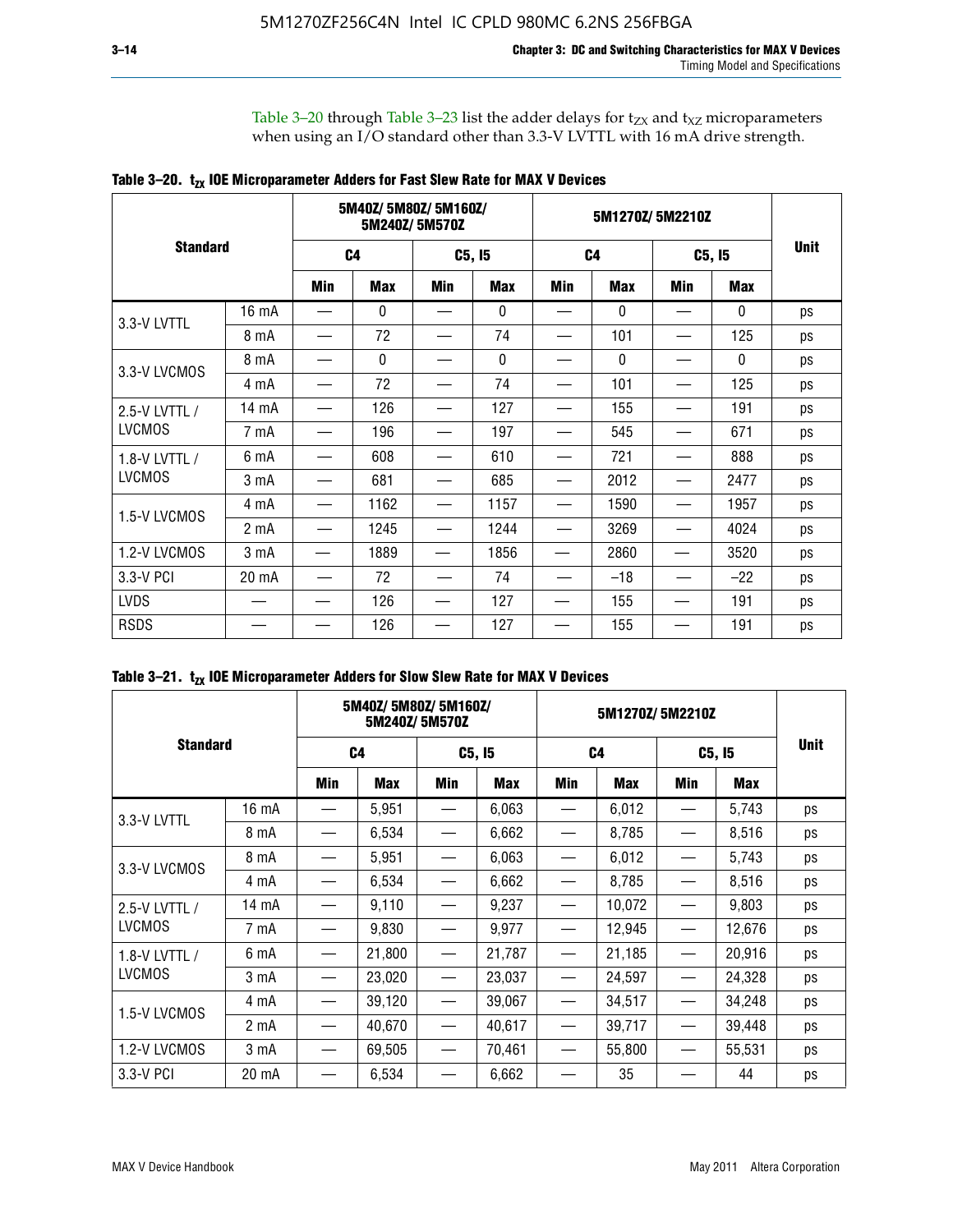**Chapter 3: DC and Switching Characteristics for MAX V Devices 3–15** Timing Model and Specifications

|                 |                  | 5M40Z/5M80Z/5M160Z/<br>5M240Z/5M570Z |              |        |              |                | 5M1270Z/5M2210Z |                               |              |             |
|-----------------|------------------|--------------------------------------|--------------|--------|--------------|----------------|-----------------|-------------------------------|--------------|-------------|
| <b>Standard</b> |                  | C <sub>4</sub>                       |              | C5, I5 |              | C <sub>4</sub> |                 | C5, I5                        |              | <b>Unit</b> |
|                 |                  | <b>Min</b>                           | <b>Max</b>   | Min    | <b>Max</b>   | <b>Min</b>     | <b>Max</b>      | <b>Min</b>                    | <b>Max</b>   |             |
| 3.3-V LVTTL     | 16 mA            |                                      | $\mathbf{0}$ |        | $\mathbf{0}$ |                | $\mathbf{0}$    | —                             | $\mathbf{0}$ | ps          |
|                 | 8 mA             |                                      | $-69$        |        | $-69$        |                | $-74$           |                               | $-91$        | ps          |
| 3.3-V LVCMOS    | 8 mA             |                                      | $\mathbf{0}$ |        | $\mathbf{0}$ |                | $\mathbf{0}$    |                               | $\mathbf{0}$ | ps          |
|                 | 4 mA             |                                      | $-69$        |        | $-69$        |                | $-74$           |                               | $-91$        | ps          |
| 2.5-V LVTTL /   | 14 mA            |                                      | $-7$         |        | $-10$        |                | $-46$           |                               | $-56$        | ps          |
| <b>LVCMOS</b>   | 7 mA             |                                      | -66          |        | $-69$        |                | $-82$           |                               | $-101$       | ps          |
| 1.8-V LVTTL /   | 6 mA             |                                      | 45           |        | 37           |                | $-7$            | $\overbrace{\phantom{13333}}$ | $-8$         | ps          |
| <b>LVCMOS</b>   | 3 <sub>m</sub> A |                                      | 34           |        | 25           |                | 119             |                               | 147          | ps          |
| 1.5-V LVCMOS    | 4 mA             |                                      | 166          |        | 155          |                | 339             |                               | 418          | ps          |
|                 | 2 <sub>m</sub> A |                                      | 190          |        | 179          |                | 464             |                               | 571          | ps          |
| 1.2-V LVCMOS    | 3 mA             |                                      | 300          |        | 283          |                | 817             | —                             | 1,006        | ps          |
| 3.3-V PCI       | 20 mA            |                                      | $-69$        |        | $-69$        |                | 80              |                               | 99           | ps          |
| <b>LVDS</b>     |                  |                                      | $-7$         |        | $-10$        |                | $-46$           | $\overline{\phantom{0}}$      | $-56$        | ps          |
| <b>RSDS</b>     |                  |                                      | $-7$         |        | $-10$        |                | $-46$           | $\overline{\phantom{0}}$      | $-56$        | ps          |

### Table 3-22. t<sub>xz</sub> IOE Microparameter Adders for Fast Slew Rate for MAX V Devices

|                 |                  |                | 5M40Z/5M80Z/5M160Z/ | 5M240Z/5M570Z |            |                | 5M1270Z/5M2210Z |            |            |             |
|-----------------|------------------|----------------|---------------------|---------------|------------|----------------|-----------------|------------|------------|-------------|
| <b>Standard</b> |                  | C <sub>4</sub> |                     | C5, I5        |            | C <sub>4</sub> |                 | C5, I5     |            | <b>Unit</b> |
|                 |                  | Min            | <b>Max</b>          | Min           | <b>Max</b> | Min            | <b>Max</b>      | <b>Min</b> | <b>Max</b> |             |
| 3.3-V LVTTL     | 16 mA            |                | 171                 |               | 174        | —              | 73              |            | $-132$     | ps          |
|                 | 8 mA             |                | 112                 |               | 116        |                | 758             |            | 553        | ps          |
| 3.3-V LVCMOS    | 8 mA             |                | 171                 |               | 174        |                | 73              |            | $-132$     | ps          |
|                 | 4 mA             |                | 112                 |               | 116        |                | 758             |            | 553        | ps          |
| 2.5-V LVTTL /   | 14 mA            |                | 213                 |               | 213        |                | 32              |            | $-173$     | ps          |
| <b>LVCMOS</b>   | 7 mA             |                | 166                 |               | 166        |                | 714             |            | 509        | ps          |
| 1.8-V LVTTL /   | 6 mA             |                | 441                 |               | 438        |                | 96              |            | $-109$     | ps          |
| <b>LVCMOS</b>   | 3 mA             |                | 496                 |               | 494        |                | 963             |            | 758        | ps          |
|                 | 4 mA             |                | 765                 |               | 755        |                | 238             |            | 33         | ps          |
| 1.5-V LVCMOS    | 2 <sub>m</sub> A |                | 903                 |               | 897        |                | 1,319           |            | 1,114      | ps          |
| 1.2-V LVCMOS    | 3 <sub>m</sub> A |                | 1,159               | —             | 1,130      | —              | 400             |            | 195        | ps          |
| 3.3-V PCI       | 20 mA            |                | 112                 |               | 116        |                | 303             |            | 373        | ps          |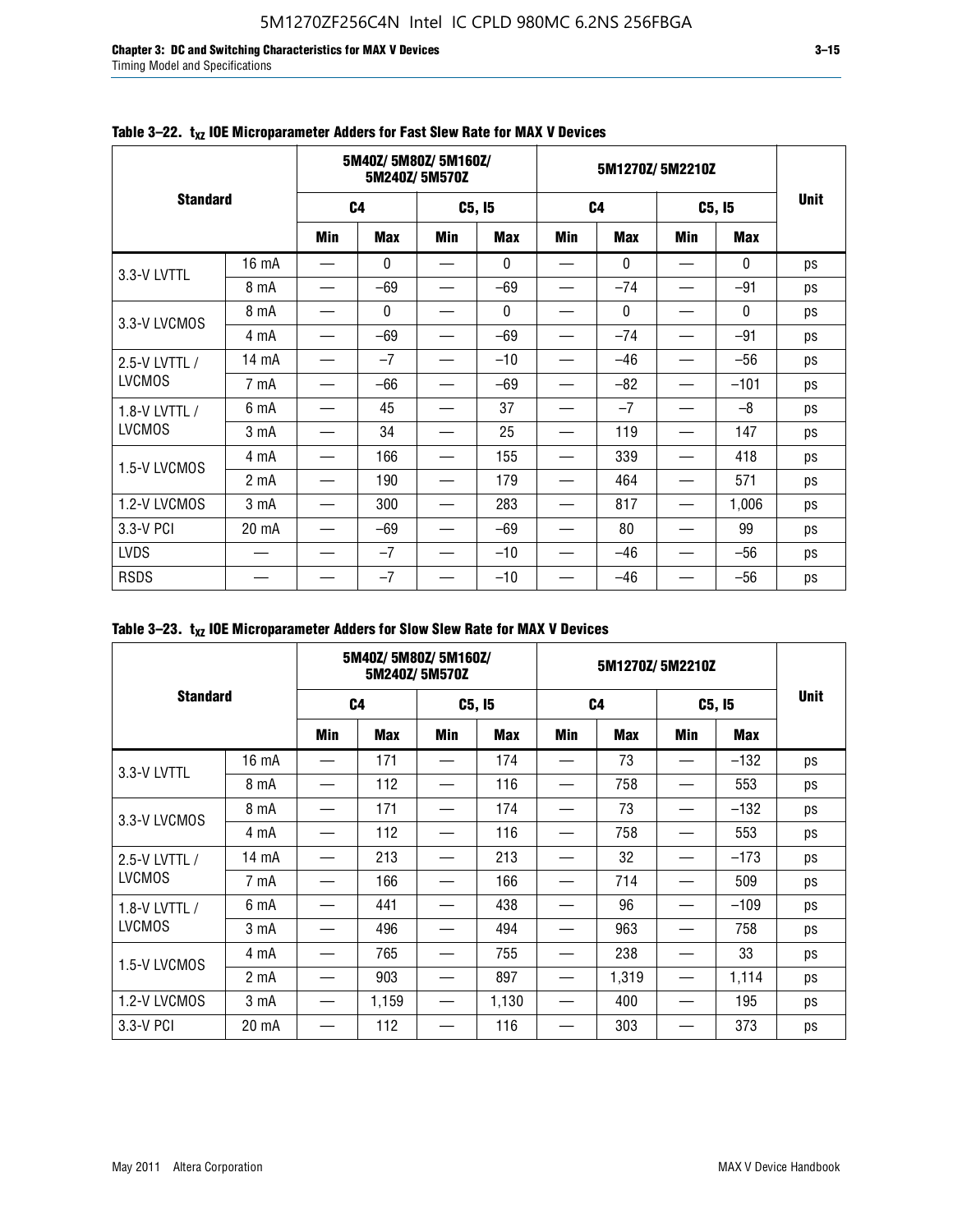**1 The default slew rate setting for MAX V devices in the Quartus II design software is**  $^{\prime\prime}$  fast".

|                    |                                                                                           |                | 5M40Z/ 5M80Z/ 5M160Z/ | 5M240Z/5M570Z |            | 5M1270Z/5M2210Z |                |            |                          |             |
|--------------------|-------------------------------------------------------------------------------------------|----------------|-----------------------|---------------|------------|-----------------|----------------|------------|--------------------------|-------------|
| <b>Symbol</b>      | <b>Parameter</b>                                                                          | C <sub>4</sub> |                       |               | C5, I5     |                 | C <sub>4</sub> |            | C5, I5                   | <b>Unit</b> |
|                    |                                                                                           | <b>Min</b>     | <b>Max</b>            | <b>Min</b>    | <b>Max</b> | <b>Min</b>      | <b>Max</b>     | <b>Min</b> | <b>Max</b>               |             |
| t <sub>ACLK</sub>  | Address register clock<br>period                                                          | 100            |                       | 100           |            | 100             |                | 100        |                          | ns          |
| $t_{ASU}$          | Address register shift<br>signal setup to address<br>register clock                       | 20             |                       | 20            |            | 20              |                | 20         |                          | ns          |
| $t_{AH}$           | Address register shift<br>signal hold to address<br>register clock                        | 20             |                       | 20            |            | 20              |                | 20         |                          | ns          |
| $t_{\mathsf{ADS}}$ | Address register data in<br>setup to address register<br>clock                            | 20             |                       | 20            |            | 20              |                | 20         |                          | ns          |
| t <sub>ADH</sub>   | Address register data in<br>hold from address<br>register clock                           | 20             |                       | 20            |            | 20              |                | 20         |                          | ns          |
| $t_{DCLK}$         | Data register clock period                                                                | 100            |                       | 100           |            | 100             |                | 100        | $\overline{\phantom{0}}$ | ns          |
| $t_{DSS}$          | Data register shift signal<br>setup to data register<br>clock                             | 60             |                       | 60            |            | 60              |                | 60         |                          | ns          |
| $t_{DSH}$          | Data register shift signal<br>hold from data register<br>clock                            | 20             |                       | 20            |            | 20              |                | 20         |                          | ns          |
| $t_{\text{DDS}}$   | Data register data in<br>setup to data register<br>clock                                  | 20             |                       | 20            |            | 20              |                | 20         |                          | ns          |
| $t_{DDH}$          | Data register data in hold<br>from data register clock                                    | 20             |                       | 20            |            | 20              |                | 20         |                          | ns          |
| $t_{DP}$           | Program signal to data<br>clock hold time                                                 | $\pmb{0}$      |                       | $\pmb{0}$     |            | $\pmb{0}$       |                | $\pmb{0}$  |                          | ns          |
| $t_{PB}$           | Maximum delay between<br>program rising edge to<br>UFM busy signal rising<br>edge         |                | 960                   |               | 960        |                 | 960            |            | 960                      | ns          |
| $t_{\mathsf{BP}}$  | Minimum delay allowed<br>from UFM busy signal<br>going low to program<br>signal going low | 20             |                       | 20            |            | $20\,$          |                | 20         |                          | ns          |
| $t_{PPMX}$         | Maximum length of busy<br>pulse during a program                                          |                | 100                   |               | 100        |                 | 100            |            | 100                      | μs          |

### **Table 3–24. UFM Block Internal Timing Microparameters for MAX V Devices (Part 1 of 2)**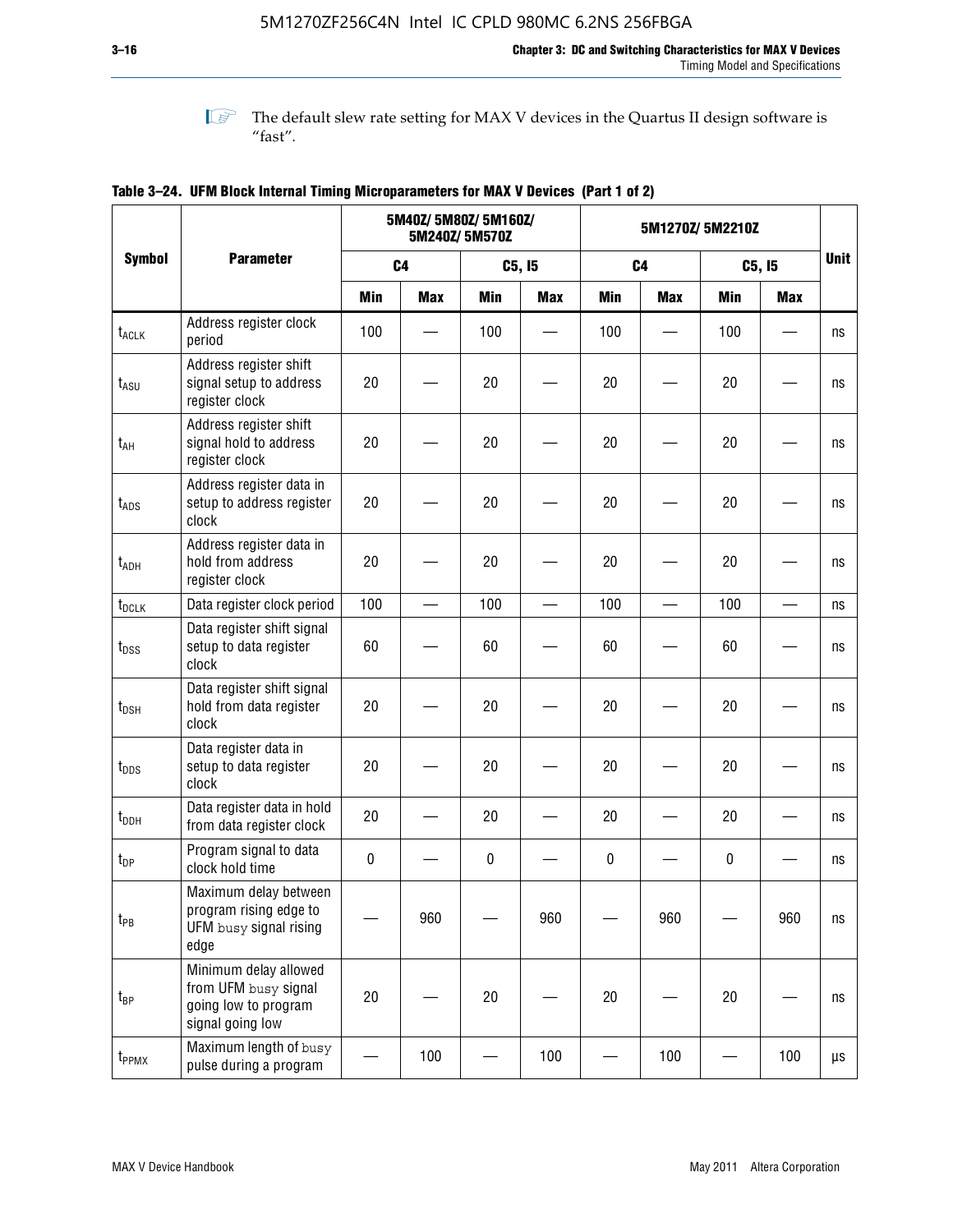**Chapter 3: DC and Switching Characteristics for MAX V Devices 3–17**

Timing Model and Specifications

|                   |                                                                                                       | 5M40Z/ 5M80Z/ 5M160Z/<br>5M240Z/5M570Z |                |            |            | 5M1270Z/5M2210Z | <b>Unit</b>    |            |            |    |
|-------------------|-------------------------------------------------------------------------------------------------------|----------------------------------------|----------------|------------|------------|-----------------|----------------|------------|------------|----|
| <b>Symbol</b>     | <b>Parameter</b>                                                                                      |                                        | C <sub>4</sub> |            | C5, I5     |                 | C <sub>4</sub> |            | C5, I5     |    |
|                   |                                                                                                       | <b>Min</b>                             | <b>Max</b>     | <b>Min</b> | <b>Max</b> | <b>Min</b>      | <b>Max</b>     | <b>Min</b> | <b>Max</b> |    |
| $t_{AE}$          | Minimum erase signal<br>to address clock hold<br>time                                                 | $\mathbf 0$                            |                | 0          |            | $\mathbf{0}$    |                | 0          |            | ns |
| $t_{EB}$          | Maximum delay between<br>the erase rising edge to<br>the UFM busy signal<br>rising edge               |                                        | 960            |            | 960        |                 | 960            |            | 960        | ns |
| $t_{BE}$          | Minimum delay allowed<br>from the UFM busy<br>signal going low to<br>erase signal going low           | 20                                     |                | 20         |            | 20              |                | 20         |            | ns |
| t <sub>EPMX</sub> | Maximum length of busy<br>pulse during an erase                                                       |                                        | 500            |            | 500        |                 | 500            |            | 500        | ms |
| $t_{DCO}$         | Delay from data register<br>clock to data register<br>output                                          |                                        | 5              |            | 5          |                 | 5              |            | 5          | ns |
| $t_{OE}$          | Delay from OSC ENA<br>signal reaching UFM to<br>rising clock of osc<br>leaving the UFM                | 180                                    |                | 180        |            | 180             |                | 180        |            | ns |
| $t_{RA}$          | Maximum read access<br>time                                                                           |                                        | 65             |            | 65         |                 | 65             |            | 65         | ns |
| $t_{\text{OSCS}}$ | Maximum delay between<br>the OSC ENA rising edge<br>to the erase/program<br>signal rising edge        | 250                                    |                | 250        |            | 250             |                | 250        |            | ns |
| $t_{\rm 0SCH}$    | Minimum delay allowed<br>from the<br>erase/program signal<br>going low to OSC ENA<br>signal going low | 250                                    |                | 250        |            | 250             |                | 250        |            | ns |

### **Table 3–24. UFM Block Internal Timing Microparameters for MAX V Devices (Part 2 of 2)**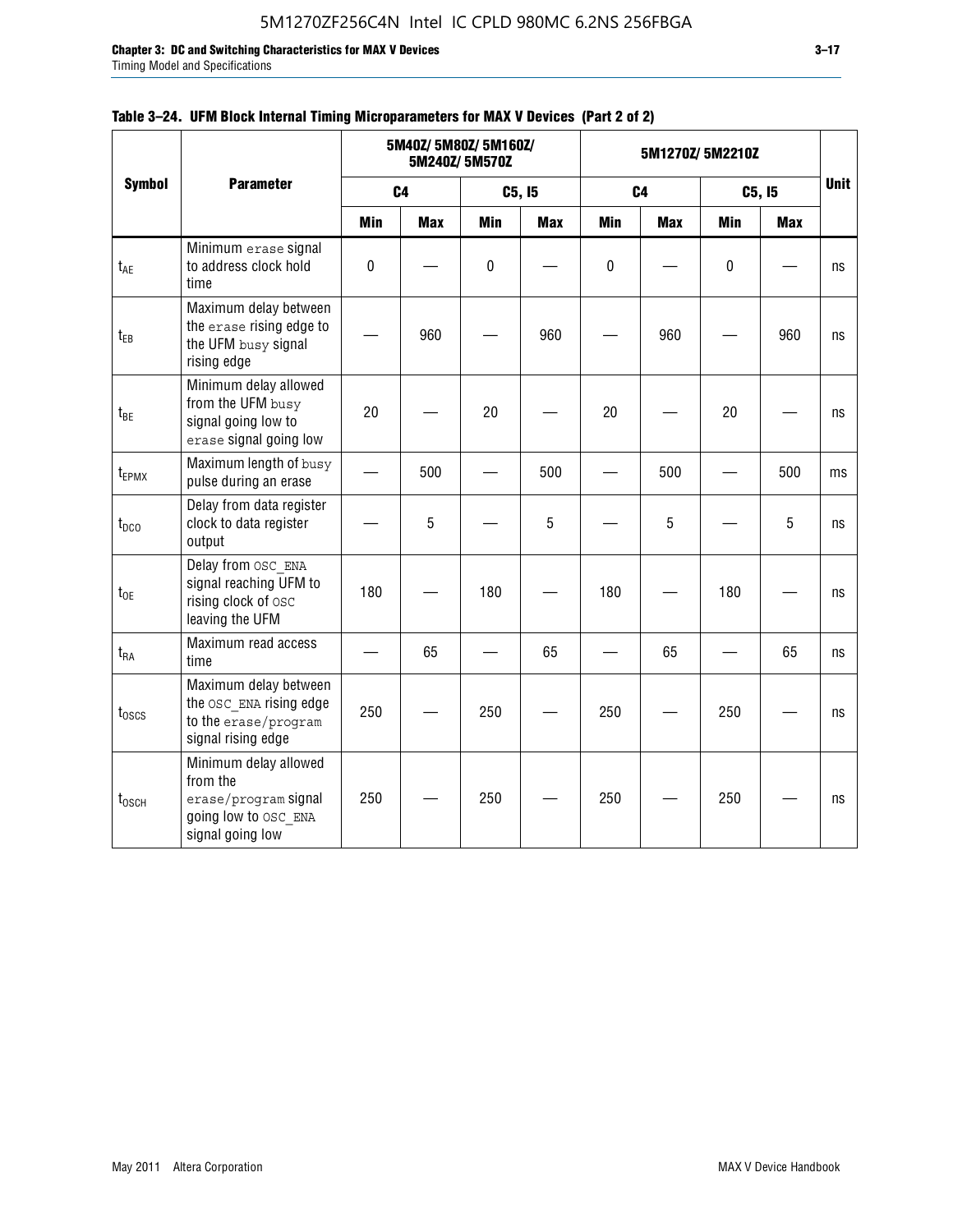Figure 3–3 through Figure 3–5 show the read, program, and erase waveforms for UFM block timing parameters listed in Table 3–24.





#### **Figure 3–4. UFM Program Waveform**

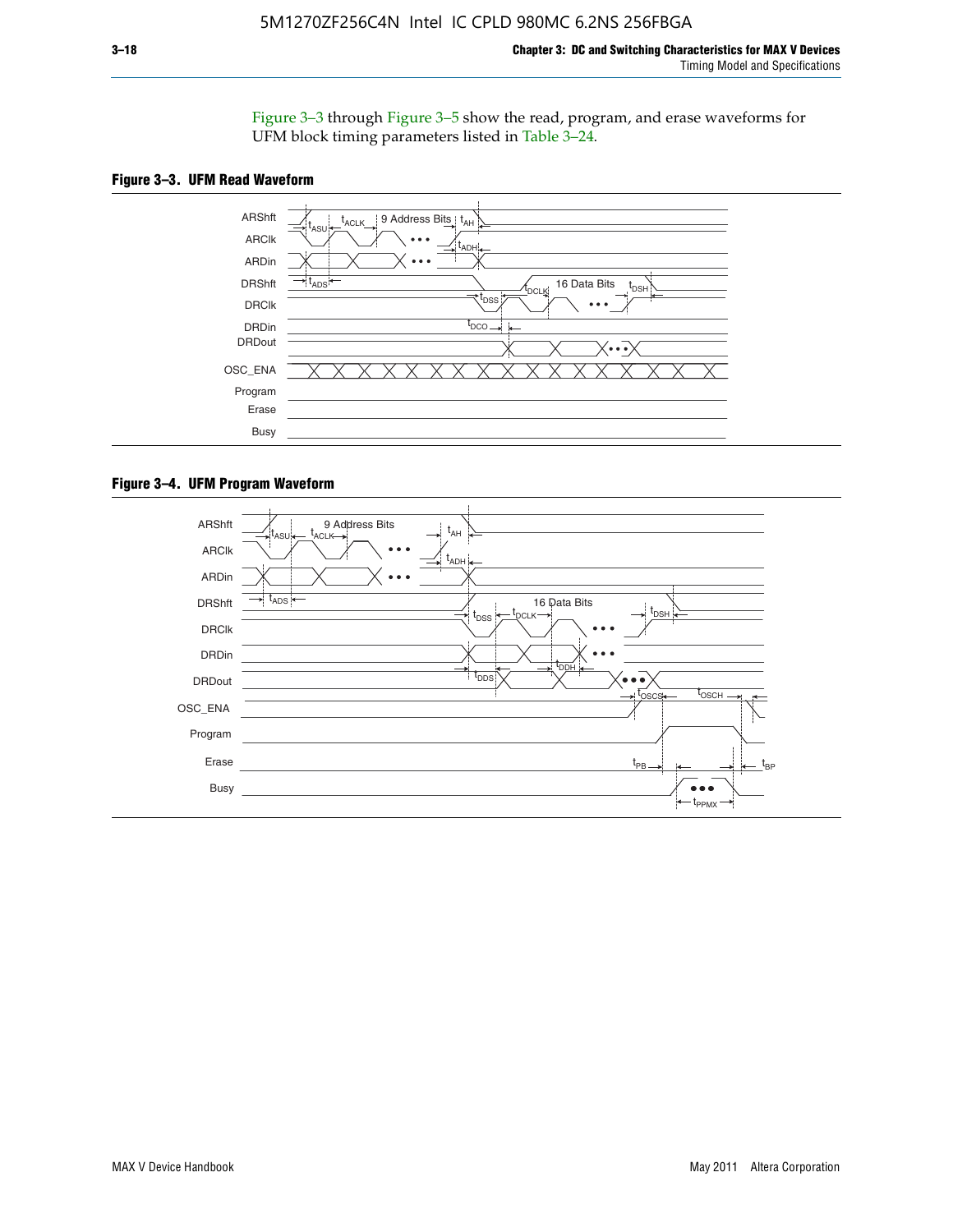#### **Figure 3–5. UFM Erase Waveform**



**Table 3–25. Routing Delay Internal Timing Microparameters for MAX V Devices**

| <b>Routing</b> |     | 5M40Z/ 5M80Z/ 5M160Z/ | 5M240Z/5M570Z |            |     |     |        |     |             |
|----------------|-----|-----------------------|---------------|------------|-----|-----|--------|-----|-------------|
|                | C4  |                       | C5, I5        |            | C4  |     | C5, I5 |     | <b>Unit</b> |
|                | Min | <b>Max</b>            | Min           | <b>Max</b> | Min | Max | Min    | Max |             |
| $t_{C4}$       |     | 860                   |               | ,973       |     | 561 |        | 690 | ps          |
| $t_{R4}$       |     | 655                   |               | .479       |     | 445 |        | 548 | ps          |
| <b>LLOCAL</b>  |     | 1,143                 |               | 2,947      |     | 731 |        | 899 | ps          |

### **External Timing Parameters**

External timing parameters are specified by device density and speed grade. All external I/O timing parameters shown are for the 3.3-V LVTTL I/O standard with the maximum drive strength and fast slew rate. For external I/O timing using standards other than LVTTL or for different drive strengths, use the I/O standard input and output delay adders in Table 3–32 on page 3–23 through Table 3–36 on page 3–25.

 $\bullet$  For more information about each external timing parameters symbol, refer to *[AN629: Understanding Timing in Altera CPLDs](http://www.altera.com/literature/an/an629.pdf)*.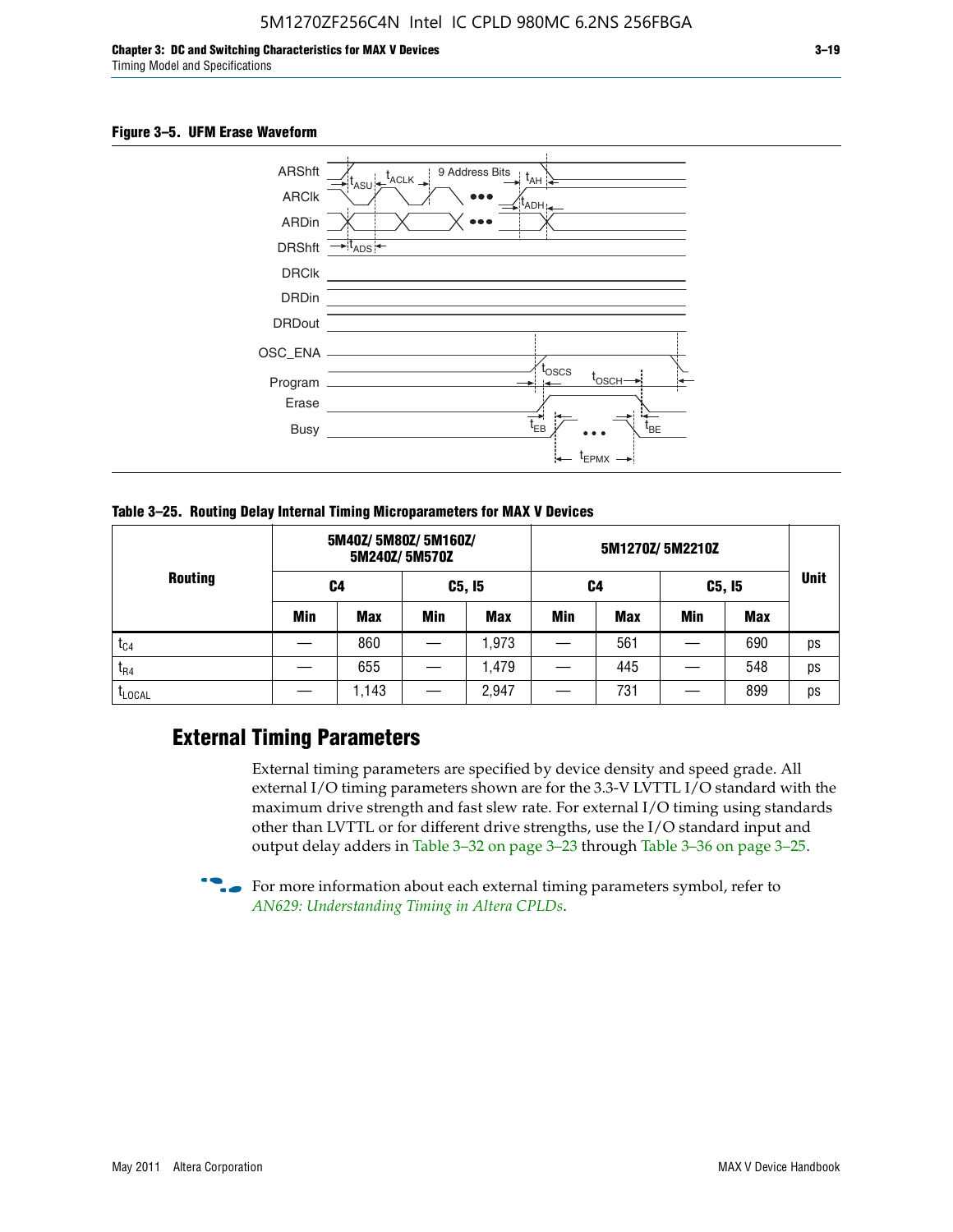Table 3–26 lists the external I/O timing parameters for the 5M40Z, 5M80Z, 5M160Z, and 5M240Z devices.

|               | Table 3–26. Global Clock External I/O Timing Parameters for the 5M40Z, 5M80Z, 5M160Z, and 5M240Z Devices |  |  |
|---------------|----------------------------------------------------------------------------------------------------------|--|--|
| (Note 1), (2) |                                                                                                          |  |  |

| <b>Symbol</b>    |                                                      | <b>Condition</b> |     | C4         |          | C5, I5     | <b>Unit</b> |
|------------------|------------------------------------------------------|------------------|-----|------------|----------|------------|-------------|
|                  | <b>Parameter</b>                                     |                  | Min | <b>Max</b> | Min      | <b>Max</b> |             |
| t <sub>PD1</sub> | Worst case pin-to-pin delay through one LUT          | 10pF             |     | 7.9        |          | 14.0       | ns          |
| $t_{PD2}$        | Best case pin-to-pin delay through one LUT           | 10pF             |     | 5.8        |          | 8.5        | ns          |
| $t_{\text{SU}}$  | Global clock setup time                              |                  | 2.4 |            | 4.6      |            | ns          |
| $t_{H}$          | Global clock hold time                               |                  | 0   |            | $\Omega$ |            | ns          |
| $t_{CO}$         | Global clock to output delay                         | 10pF             | 2.0 | 6.6        | 2.0      | 8.6        | ns          |
| $t_{CH}$         | Global clock high time                               |                  | 253 |            | 339      |            | ps          |
| $t_{CL}$         | Global clock low time                                |                  | 253 |            | 339      |            | ps          |
| $t_{\text{CNT}}$ | Minimum global clock period for<br>16-bit counter    |                  | 5.4 |            | 8.4      |            | ns          |
| $f_{\text{CNT}}$ | Maximum global clock frequency for 16-bit<br>counter |                  |     | 184.1      |          | 118.3      | <b>MHz</b>  |

**Notes to Table 3–26:**

(1) The maximum frequency is limited by the I/O standard on the clock input pin. The 16-bit counter critical delay performs faster than this global clock input pin maximum frequency.

(2) Not applicable to the T144 package of the 5M240Z device.

Table 3–27 lists the external I/O timing parameters for the T144 package of the 5M240Z device.

|  | Table 3–27. Global Clock External I/O Timing Parameters for the 5M240Z Device <i>(Note 1), (2)</i> |  |  |  |  |
|--|----------------------------------------------------------------------------------------------------|--|--|--|--|
|--|----------------------------------------------------------------------------------------------------|--|--|--|--|

|                    |                                                      | <b>Condition</b> |          | C <sub>4</sub> |          | C5, I5     | <b>Unit</b> |  |
|--------------------|------------------------------------------------------|------------------|----------|----------------|----------|------------|-------------|--|
| <b>Symbol</b>      | <b>Parameter</b>                                     |                  | Min      | <b>Max</b>     | Min      | <b>Max</b> |             |  |
| t <sub>PD1</sub>   | Worst case pin-to-pin delay through one LUT          | 10 pF            |          | 9.5            |          | 17.7       | ns          |  |
| t <sub>PD2</sub>   | Best case pin-to-pin delay through one LUT           | 10pF             |          | 5.7            |          | 8.5        | ns          |  |
| $t_{\text{SU}}$    | Global clock setup time                              |                  | 2.2      |                | 4.4      |            | ns          |  |
| $t_{\rm H}$        | Global clock hold time                               |                  | $\Omega$ |                | $\Omega$ |            | ns          |  |
| $t_{CO}$           | Global clock to output delay                         | 10pF             | 2.0      | 6.7            | 2.0      | 8.7        | ns          |  |
| t <sub>CH</sub>    | Global clock high time                               |                  | 253      |                | 339      |            | ps          |  |
| $t_{CL}$           | Global clock low time                                |                  | 253      |                | 339      |            | ps          |  |
| $t_{\text{CNT}}$   | Minimum global clock period for 16-bit<br>counter    |                  | 5.4      |                | 8.4      |            | ns          |  |
| $f_{\mathsf{CNT}}$ | Maximum global clock frequency for 16-bit<br>counter |                  |          | 184.1          |          | 118.3      | <b>MHz</b>  |  |

**Notes to Table 3–27:**

(1) The maximum frequency is limited by the I/O standard on the clock input pin. The 16-bit counter critical delay performs faster than this global clock input pin maximum frequency.

(2) Only applicable to the T144 package of the 5M240Z device.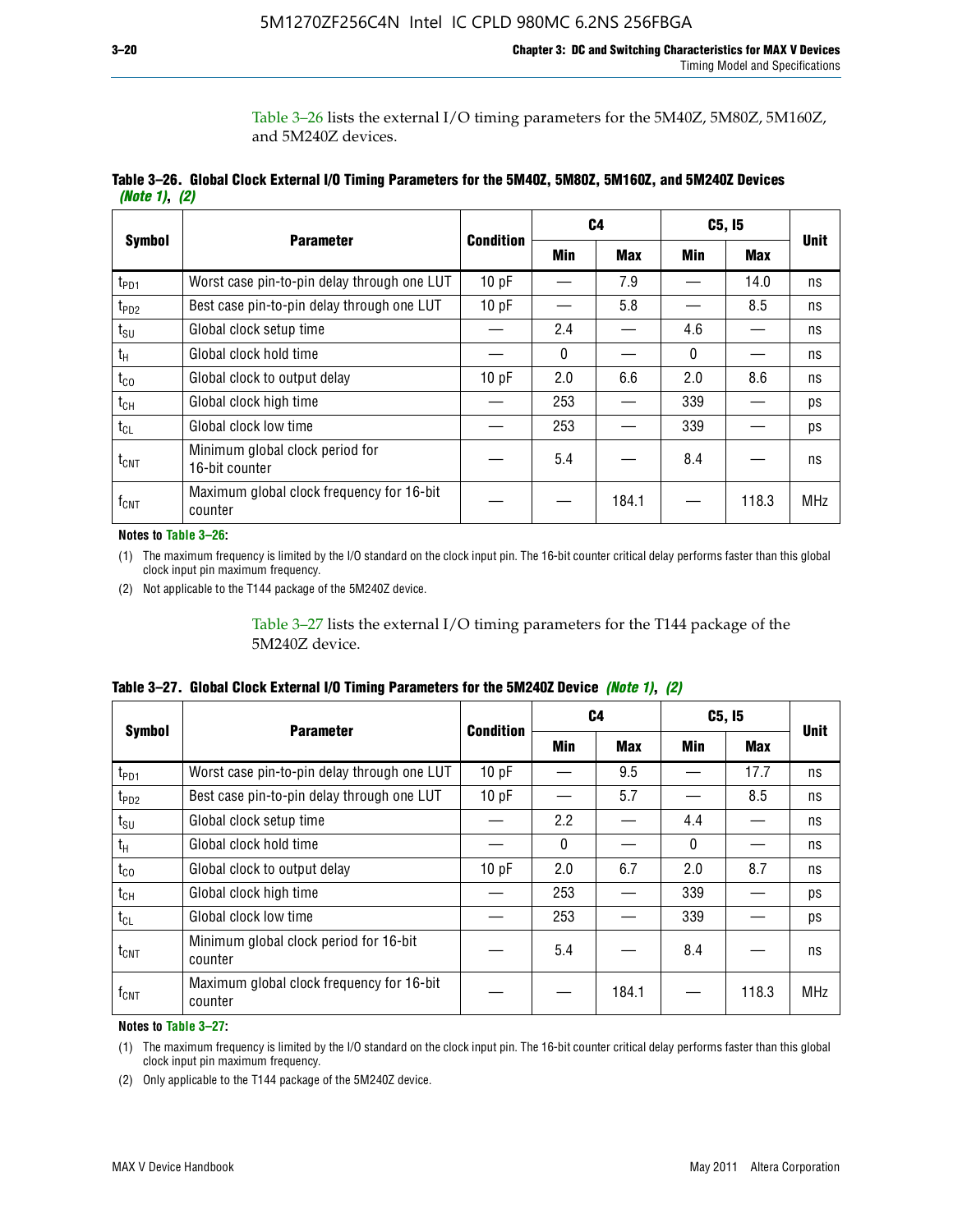Table 3–28 lists the external I/O timing parameters for the 5M570Z device.

|                  | <b>Parameter</b>                                     | <b>Condition</b> | C4           |            |              | C5, I5     | <b>Unit</b> |  |
|------------------|------------------------------------------------------|------------------|--------------|------------|--------------|------------|-------------|--|
| <b>Symbol</b>    |                                                      |                  | <b>Min</b>   | <b>Max</b> | Min          | <b>Max</b> |             |  |
| t <sub>PD1</sub> | Worst case pin-to-pin delay through one LUT          | 10 pF            |              | 9.5        |              | 17.7       | ns          |  |
| $t_{PD2}$        | Best case pin-to-pin delay through one LUT           | 10pF             |              | 5.7        |              | 8.5        | ns          |  |
| $t_{\text{SU}}$  | Global clock setup time                              |                  | 2.2          |            | 4.4          |            | ns          |  |
| $t_{H}$          | Global clock hold time                               |                  | $\mathbf{0}$ |            | $\mathbf{0}$ |            | ns          |  |
| $t_{\rm CO}$     | Global clock to output delay                         | 10pF             | 2.0          | 6.7        | 2.0          | 8.7        | ns          |  |
| $t_{CH}$         | Global clock high time                               |                  | 253          |            | 339          |            | ps          |  |
| $t_{CL}$         | Global clock low time                                |                  | 253          |            | 339          |            | ps          |  |
| $t_{\text{CNT}}$ | Minimum global clock period for 16-bit<br>counter    |                  | 5.4          |            | 8.4          |            | ns          |  |
| $f_{\text{CNT}}$ | Maximum global clock frequency for 16-bit<br>counter |                  |              | 184.1      |              | 118.3      | <b>MHz</b>  |  |

**Table 3–28. Global Clock External I/O Timing Parameters for the 5M570Z Device** *(Note 1)*

**Note to Table 3–28:**

(1) The maximum frequency is limited by the I/O standard on the clock input pin. The 16-bit counter critical delay performs faster than this global clock input pin maximum frequency.

Table 3–29 lists the external I/O timing parameters for the 5M1270Z device.

|  | Table 3–29. Global Clock External I/O Timing Parameters for the 5M1270Z Device <i>(Note 1)</i> , (2) |  |  |  |  |
|--|------------------------------------------------------------------------------------------------------|--|--|--|--|
|--|------------------------------------------------------------------------------------------------------|--|--|--|--|

|                             |                                                      |           |            | C4         |          | C5, I5     | <b>Unit</b> |  |
|-----------------------------|------------------------------------------------------|-----------|------------|------------|----------|------------|-------------|--|
| <b>Symbol</b>               | <b>Parameter</b>                                     | Condition | <b>Min</b> | <b>Max</b> | Min      | <b>Max</b> |             |  |
| $t_{PD1}$                   | Worst case pin-to-pin delay through one LUT          | 10pF      |            | 8.1        |          | 10.0       | ns          |  |
| $t_{PD2}$                   | Best case pin-to-pin delay through one LUT           | 10pF      |            | 4.8        |          | 5.9        | ns          |  |
| $t_{\scriptstyle\text{SU}}$ | Global clock setup time                              |           | 1.5        |            | 1.9      |            | ns          |  |
| $t_{\rm H}$                 | Global clock hold time                               |           | $\Omega$   |            | $\Omega$ |            | ns          |  |
| $t_{CO}$                    | Global clock to output delay                         | 10pF      | 2.0        | 5.9        | 2.0      | 7.3        | ns          |  |
| $t_{CH}$                    | Global clock high time                               |           | 216        |            | 266      |            | ps          |  |
| $t_{CL}$                    | Global clock low time                                |           | 216        |            | 266      |            | ps          |  |
| $t_{\text{CNT}}$            | Minimum global clock period for 16-bit<br>counter    |           | 4.0        |            | 5.0      |            | ns          |  |
| $f_{\text{CNT}}$            | Maximum global clock frequency for 16-bit<br>counter |           |            | 247.5      |          | 201.1      | <b>MHz</b>  |  |

**Notes to Table 3–29:**

(1) The maximum frequency is limited by the I/O standard on the clock input pin. The 16-bit counter critical delay performs faster than this global clock input pin maximum frequency.

(2) Not applicable to the F324 package of the 5M1270Z device.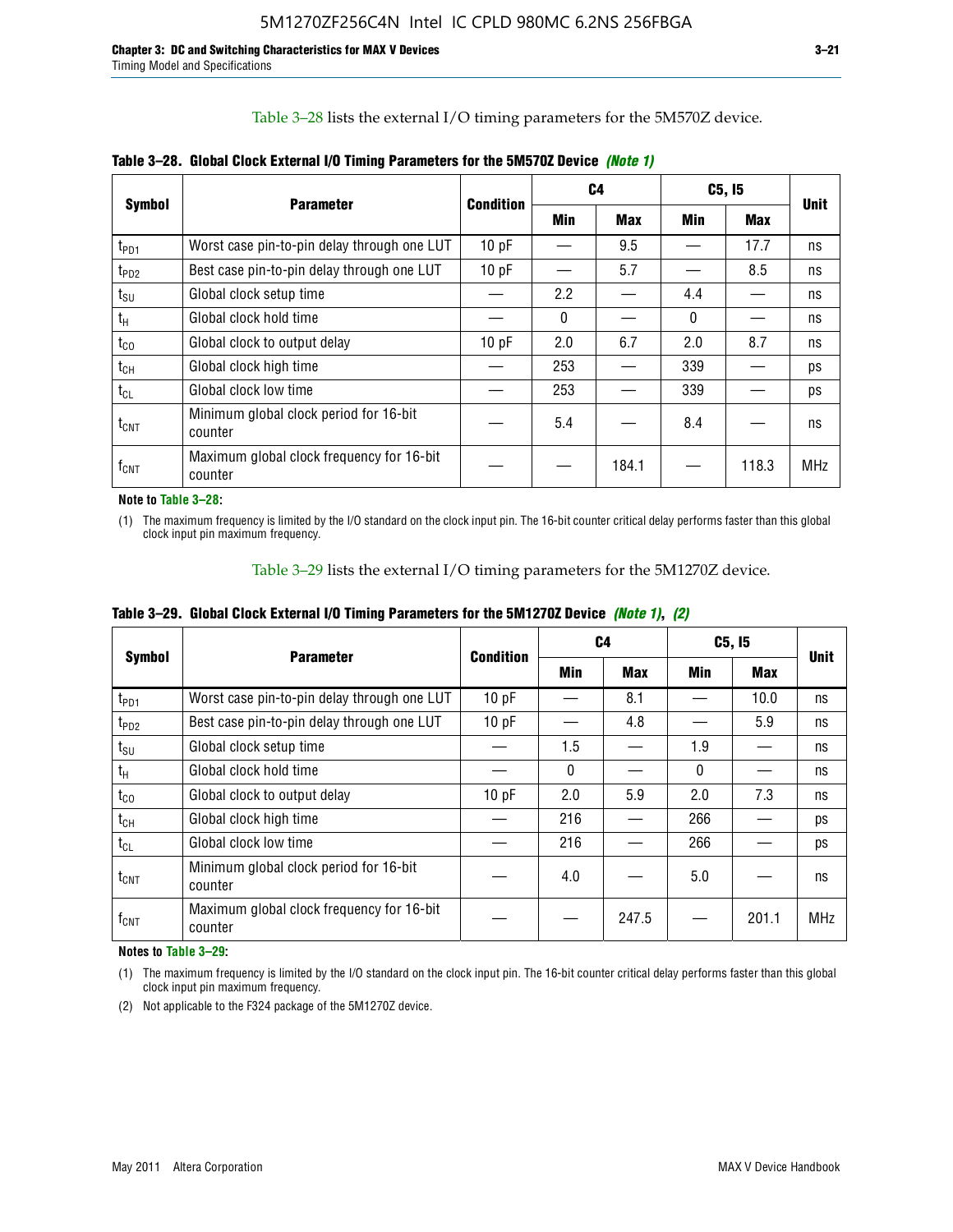Table 3–30 lists the external I/O timing parameters for the F324 package of the 5M1270Z device.

|                    |                                                      |                  |     | C <sub>4</sub> | C5, I5 | <b>Unit</b> |            |  |
|--------------------|------------------------------------------------------|------------------|-----|----------------|--------|-------------|------------|--|
| <b>Symbol</b>      | <b>Parameter</b>                                     | <b>Condition</b> | Min | <b>Max</b>     | Min    | <b>Max</b>  |            |  |
| t <sub>PD1</sub>   | Worst case pin-to-pin delay through one LUT          | 10pF             |     | 9.1            |        | 11.2        | ns         |  |
| t <sub>PD2</sub>   | Best case pin-to-pin delay through one LUT           | 10pF             |     | 4.8            |        | 5.9         | ns         |  |
| $t_{\text{SU}}$    | Global clock setup time                              |                  | 1.5 |                | 1.9    |             | ns         |  |
| $t_{H}$            | Global clock hold time                               |                  | 0   |                | 0      |             | ns         |  |
| $t_{CO}$           | Global clock to output delay                         | 10pF             | 2.0 | 6.0            | 2.0    | 7.4         | ns         |  |
| $t_{CH}$           | Global clock high time                               |                  | 216 |                | 266    |             | ps         |  |
| $t_{CL}$           | Global clock low time                                |                  | 216 |                | 266    |             | ps         |  |
| $t_{\text{CNT}}$   | Minimum global clock period for 16-bit<br>counter    |                  | 4.0 |                | 5.0    |             | ns         |  |
| $f_{\mathsf{CNT}}$ | Maximum global clock frequency for 16-bit<br>counter |                  |     | 247.5          |        | 201.1       | <b>MHz</b> |  |

**Table 3–30. Global Clock External I/O Timing Parameters for the 5M1270Z Device** *(Note 1)***,** *(2)*

#### **Notes to Table 3–30:**

(1) The maximum frequency is limited by the I/O standard on the clock input pin. The 16-bit counter critical delay performs faster than this global clock input pin maximum frequency.

(2) Only applicable to the F324 package of the 5M1270Z device.

Table 3–31 lists the external I/O timing parameters for the 5M2210Z device.

|  |  | Table 3–31. Global Clock External I/O Timing Parameters for the 5M2210Z Device <i>(Note 1)</i> |  |  |
|--|--|------------------------------------------------------------------------------------------------|--|--|
|--|--|------------------------------------------------------------------------------------------------|--|--|

|                    | <b>Parameter</b>                                     | <b>Condition</b> |          | C4         | C5, I5   |            | <b>Unit</b> |
|--------------------|------------------------------------------------------|------------------|----------|------------|----------|------------|-------------|
| <b>Symbol</b>      |                                                      |                  | Min      | <b>Max</b> | Min      | <b>Max</b> |             |
| t <sub>PD1</sub>   | Worst case pin-to-pin delay through one LUT          | 10pF             |          | 9.1        |          | 11.2       | ns          |
| t <sub>PD2</sub>   | Best case pin-to-pin delay through one LUT           | 10 pF            |          | 4.8        |          | 5.9        | ns          |
| $t_{\text{SU}}$    | Global clock setup time                              |                  | 1.5      |            | 1.9      |            | ns          |
| $t_{H}$            | Global clock hold time                               |                  | $\Omega$ |            | $\Omega$ |            | ns          |
| $t_{\rm CO}$       | Global clock to output delay                         | 10pF             | 2.0      | 6.0        | 2.0      | 7.4        | ns          |
| $t_{CH}$           | Global clock high time                               |                  | 216      |            | 266      |            | ps          |
| $t_{CL}$           | Global clock low time                                |                  | 216      |            | 266      |            | ps          |
| $t_{\text{CNT}}$   | Minimum global clock period for 16-bit<br>counter    |                  | 4.0      |            | 5.0      |            | ns          |
| $f_{\mathsf{CNT}}$ | Maximum global clock frequency for 16-bit<br>counter |                  |          | 247.5      |          | 201.1      | <b>MHz</b>  |

**Note to Table 3–31:**

(1) The maximum frequency is limited by the I/O standard on the clock input pin. The 16-bit counter critical delay performs faster than this global clock input pin maximum frequency.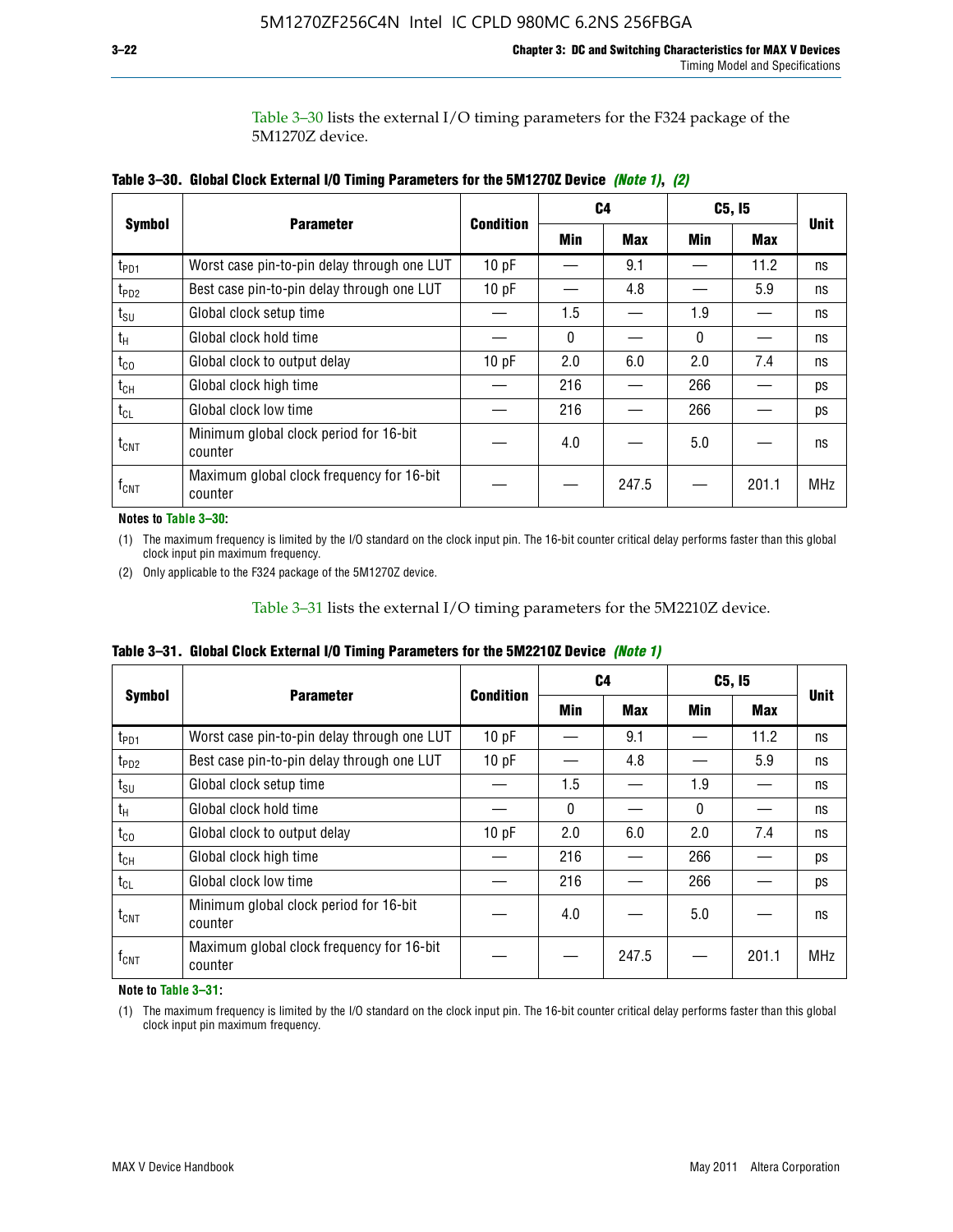### **External Timing I/O Delay Adders**

The I/O delay timing parameters for the I/O standard input and output adders and the input delays are specified by speed grade, independent of device density.

Table 3–32 through Table 3–36 on page 3–25 list the adder delays associated with I/O pins for all packages. If you select an I/O standard other than 3.3-V LVTTL, add the input delay adder to the external  $t_{\text{SU}}$  timing parameters listed in Table 3-26 on page 3–20 through Table 3–31. If you select an I/O standard other than 3.3-V LVTTL with 16 mA drive strength and fast slew rate, add the output delay adder to the external  $t_{CO}$  and  $t_{PD}$  listed in Table 3–26 on page 3–20 through Table 3–31.

|                                |                                   |     | 5M40Z/ 5M80Z/ 5M160Z/<br>5M240Z/5M570Z |            |              |            | 5M1270Z/5M2210Z |     |              |    |  |
|--------------------------------|-----------------------------------|-----|----------------------------------------|------------|--------------|------------|-----------------|-----|--------------|----|--|
|                                | I/O Standard                      |     | C <sub>4</sub>                         |            | C5, I5       |            | C <sub>4</sub>  |     | C5, I5       |    |  |
|                                |                                   | Min | <b>Max</b>                             | <b>Min</b> | <b>Max</b>   | <b>Min</b> | <b>Max</b>      | Min | <b>Max</b>   |    |  |
| 3.3-V LVTTL                    | <b>Without Schmitt</b><br>Trigger |     | 0                                      |            | $\mathbf{0}$ |            | 0               |     | $\mathbf{0}$ | ps |  |
|                                | <b>With Schmitt</b><br>Trigger    |     | 387                                    |            | 442          |            | 480             |     | 591          | ps |  |
| 3.3-V LVCMOS                   | <b>Without Schmitt</b><br>Trigger |     | 0                                      |            | $\Omega$     |            | $\Omega$        |     | $\Omega$     | ps |  |
|                                | <b>With Schmitt</b><br>Trigger    |     | 387                                    |            | 442          |            | 480             |     | 591          | ps |  |
| 2.5-V LVTTL /                  | <b>Without Schmitt</b><br>Trigger |     | 42                                     |            | 42           |            | 246             |     | 303          | ps |  |
| <b>LVCMOS</b>                  | With Schmitt<br>Trigger           |     | 429                                    |            | 483          |            | 787             |     | 968          | ps |  |
| 1.8-V LVTTL /<br><b>LVCMOS</b> | <b>Without Schmitt</b><br>Trigger |     | 378                                    |            | 368          |            | 695             |     | 855          | ps |  |
| 1.5-V LVCMOS                   | <b>Without Schmitt</b><br>Trigger |     | 681                                    |            | 658          |            | 1,334           |     | 1,642        | ps |  |
| 1.2-V LVCMOS                   | <b>Without Schmitt</b><br>Trigger |     | 1,055                                  |            | 1,010        |            | 2,324           |     | 2,860        | ps |  |
| 3.3-V PCI                      | <b>Without Schmitt</b><br>Trigger |     | 0                                      |            | $\Omega$     |            | $\Omega$        |     | $\Omega$     | ps |  |

**Table 3–32. External Timing Input Delay Adders for MAX V Devices**

| I/O Standard |                                   |            | 5M40Z/ 5M80Z/ 5M160Z/ | 5M240Z/5M570Z |            | 5M1270Z/5M2210Z |            |        |            |             |
|--------------|-----------------------------------|------------|-----------------------|---------------|------------|-----------------|------------|--------|------------|-------------|
|              |                                   | C4         |                       | C5, I5        |            | C4              |            | C5, I5 |            | <b>Unit</b> |
|              |                                   | <b>Min</b> | <b>Max</b>            | Min           | <b>Max</b> | Min             | <b>Max</b> | Min    | <b>Max</b> |             |
| 3.3-V LVTTL  | <b>Without Schmitt</b><br>Trigger |            | 0                     |               | 0          |                 | 0          |        | 0          | ps          |
|              | With Schmitt<br>Trigger           |            | 387                   |               | 442        |                 | 400        |        | 493        | ps          |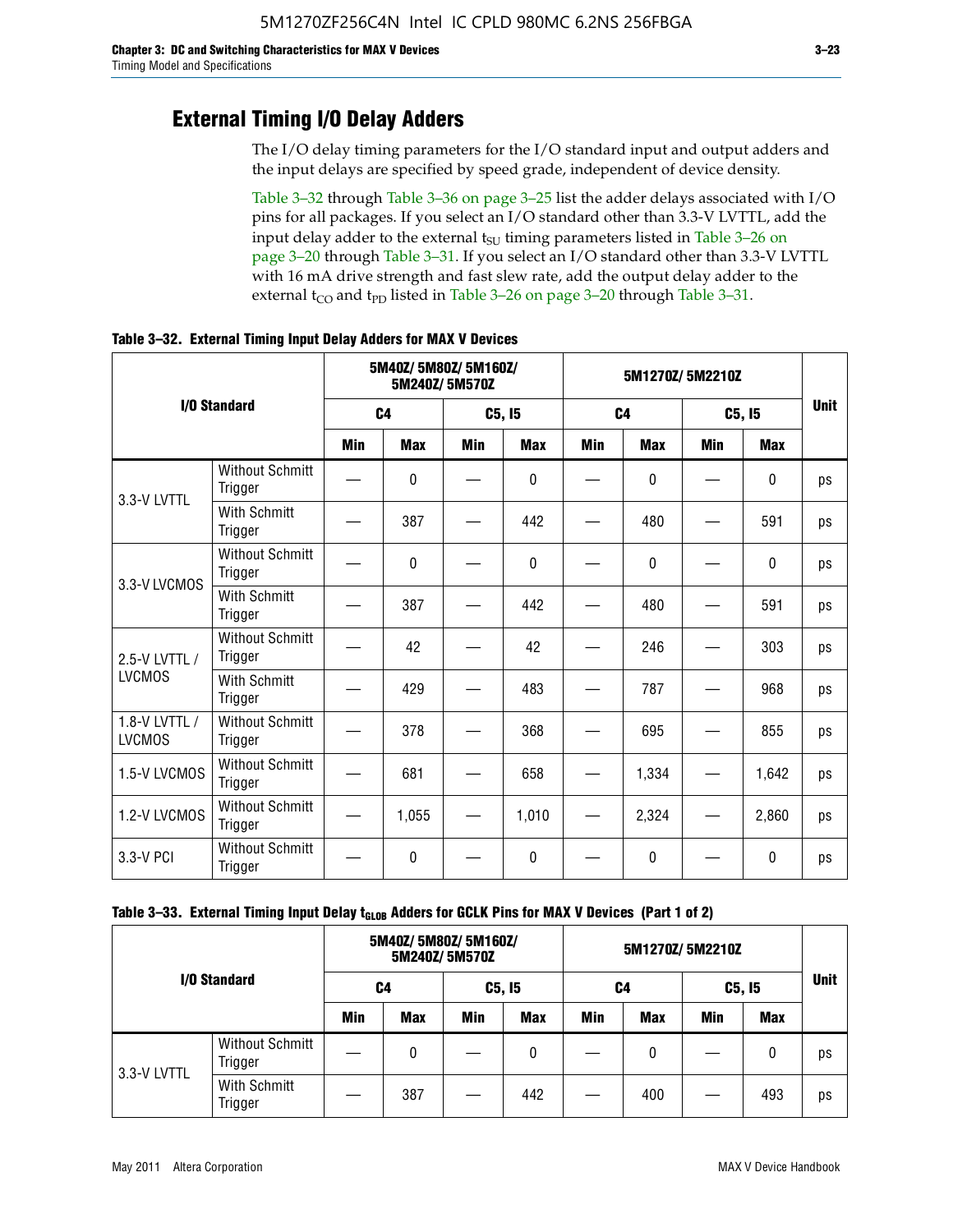|                                |                                   |                | 5M40Z/5M80Z/5M160Z/<br>5M240Z/5M570Z |            |            |                | 5M1270Z/5M2210Z |            |            |             |  |
|--------------------------------|-----------------------------------|----------------|--------------------------------------|------------|------------|----------------|-----------------|------------|------------|-------------|--|
|                                | I/O Standard                      | C <sub>4</sub> |                                      | C5, I5     |            | C <sub>4</sub> |                 | C5, I5     |            | <b>Unit</b> |  |
|                                |                                   | <b>Min</b>     | <b>Max</b>                           | <b>Min</b> | <b>Max</b> | <b>Min</b>     | <b>Max</b>      | <b>Min</b> | <b>Max</b> |             |  |
| 3.3-V LVCMOS                   | <b>Without Schmitt</b><br>Trigger |                | 0                                    |            | 0          |                | 0               |            | 0          | ps          |  |
|                                | With Schmitt<br>Trigger           |                | 387                                  |            | 442        |                | 400             |            | 493        | ps          |  |
| 2.5-V LVTTL /                  | <b>Without Schmitt</b><br>Trigger |                | 242                                  |            | 242        |                | 287             |            | 353        | ps          |  |
| <b>LVCMOS</b>                  | With Schmitt<br>Trigger           |                | 429                                  |            | 483        |                | 550             |            | 677        | ps          |  |
| 1.8-V LVTTL /<br><b>LVCMOS</b> | <b>Without Schmitt</b><br>Trigger |                | 378                                  |            | 368        |                | 459             |            | 565        | ps          |  |
| 1.5-V LVCMOS                   | <b>Without Schmitt</b><br>Trigger |                | 681                                  |            | 658        |                | 1,111           |            | 1,368      | ps          |  |
| 1.2-V LVCMOS                   | <b>Without Schmitt</b><br>Trigger |                | 1,055                                |            | 1,010      |                | 2,067           |            | 2,544      | ps          |  |
| 3.3-V PCI                      | <b>Without Schmitt</b><br>Trigger |                | $\mathbf{0}$                         |            | 0          |                | 7               |            | 9          | ps          |  |

### Table 3-33. External Timing Input Delay t<sub>GLOB</sub> Adders for GCLK Pins for MAX V Devices (Part 2 of 2)

### Table 3-34. External Timing Output Delay and t<sub>op</sub> Adders for Fast Slew Rate for MAX V Devices

|                      |                  | 5M40Z/ 5M80Z/ 5M160Z/<br>5M240Z/5M570Z |              |        | 5M1270Z/5M2210Z |                |              |        |              |             |
|----------------------|------------------|----------------------------------------|--------------|--------|-----------------|----------------|--------------|--------|--------------|-------------|
| I/O Standard         |                  | C <sub>4</sub>                         |              | C5, I5 |                 | C <sub>4</sub> |              | C5, I5 |              | <b>Unit</b> |
|                      |                  | Min                                    | <b>Max</b>   | Min    | <b>Max</b>      | <b>Min</b>     | <b>Max</b>   | Min    | <b>Max</b>   |             |
| 3.3-V LVTTL          | 16 mA            |                                        | 0            |        | 0               |                | $\mathbf{0}$ |        | 0            | ps          |
|                      | 8 mA             |                                        | 39           |        | 58              |                | 84           |        | 104          | ps          |
|                      | 8 mA             |                                        | $\mathbf{0}$ |        | $\Omega$        |                | $\Omega$     |        | $\mathbf{0}$ | ps          |
| 3.3-V LVCMOS         | 4 mA             |                                        | 39           |        | 58              |                | 84           |        | 104          | ps          |
| 2.5-V LVTTL / LVCMOS | 14 mA            |                                        | 122          |        | 129             |                | 158          |        | 195          | ps          |
|                      | 7 mA             |                                        | 196          |        | 188             |                | 251          |        | 309          | ps          |
| 1.8-V LVTTL / LVCMOS | 6 mA             |                                        | 624          |        | 624             |                | 738          |        | 909          | ps          |
|                      | 3 mA             |                                        | 686          |        | 694             |                | 850          |        | 1,046        | ps          |
| 1.5-V LVCMOS         | 4 mA             |                                        | 1,188        |        | 1,184           |                | 1,376        |        | 1,694        | ps          |
|                      | 2 <sub>m</sub> A |                                        | 1,279        |        | 1,280           |                | 1,517        |        | 1,867        | ps          |
| 1.2-V LVCMOS         | 3 mA             |                                        | 1,911        |        | 1,883           |                | 2,206        |        | 2,715        | ps          |
| 3.3-V PCI            | 20 mA            |                                        | 39           |        | 58              |                | 4            |        | 5            | ps          |
| <b>LVDS</b>          |                  |                                        | 122          |        | 129             |                | 158          |        | 195          | ps          |
| <b>RSDS</b>          |                  |                                        | 122          |        | 129             |                | 158          |        | 195          | ps          |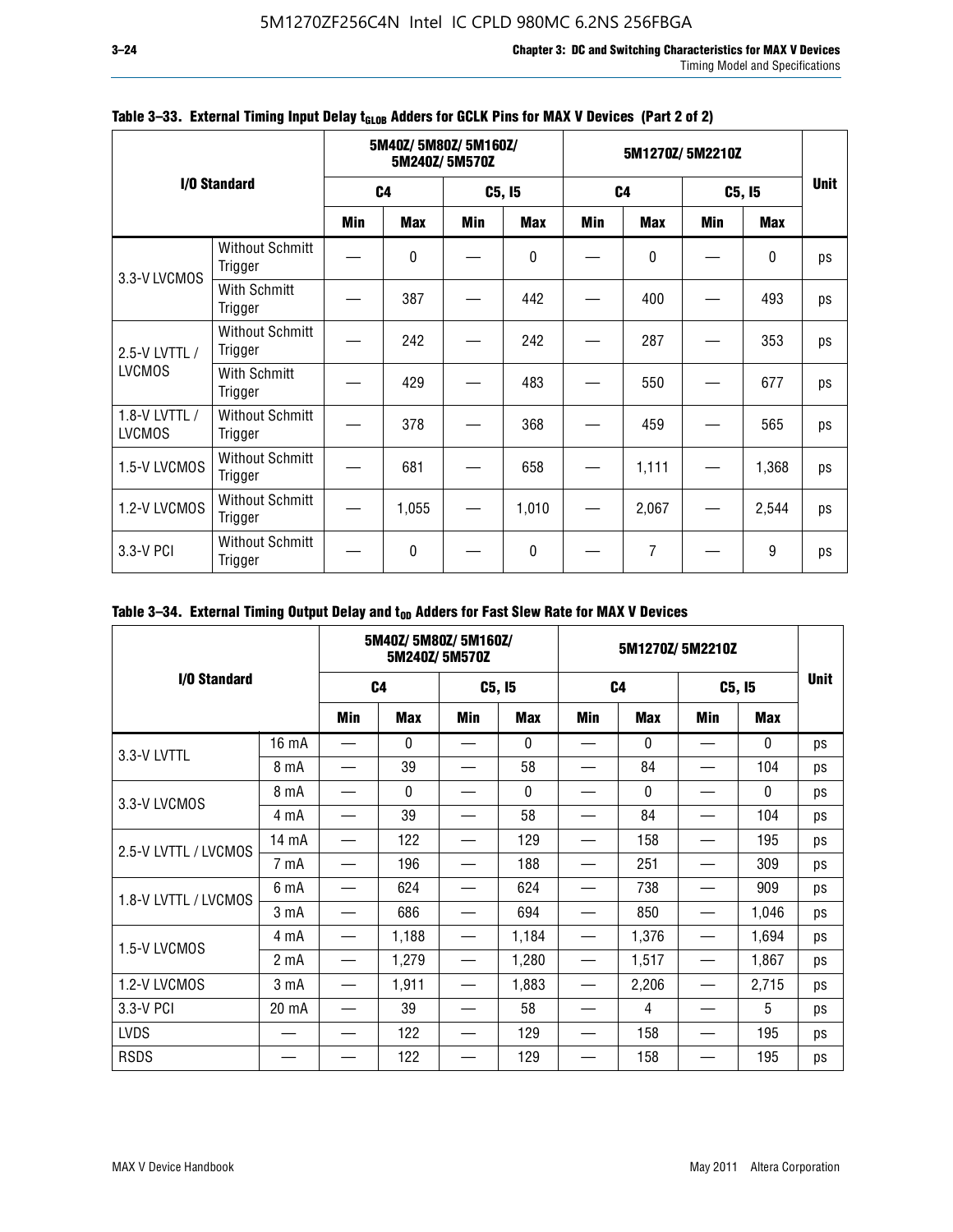**Chapter 3: DC and Switching Characteristics for MAX V Devices 3–25** Timing Model and Specifications

|                      |                  |                          | 5M40Z/5M80Z/5M160Z/<br>5M240Z/5M570Z |                               |        | 5M1270Z/5M2210Z |            |        |            |             |
|----------------------|------------------|--------------------------|--------------------------------------|-------------------------------|--------|-----------------|------------|--------|------------|-------------|
| I/O Standard         |                  | C <sub>4</sub>           |                                      | C5, I5                        |        | C <sub>4</sub>  |            | C5, I5 |            | <b>Unit</b> |
|                      |                  | Min                      | <b>Max</b>                           | Min                           | Max    | Min             | <b>Max</b> | Min    | <b>Max</b> |             |
| 3.3-V LVTTL          | 16 mA            |                          | 5,913                                |                               | 6,043  |                 | 6,612      |        | 6,293      | ps          |
|                      | 8 mA             | $\overline{\phantom{0}}$ | 6,488                                | $\overline{\phantom{0}}$      | 6,645  |                 | 7,313      |        | 6,994      | ps          |
| 3.3-V LVCMOS         | 8 mA             |                          | 5,913                                | $\overline{\phantom{0}}$      | 6,043  |                 | 6,612      |        | 6,293      | ps          |
|                      | 4 mA             | $\overline{\phantom{0}}$ | 6,488                                | $\overline{\phantom{0}}$      | 6,645  |                 | 7,313      |        | 6,994      | ps          |
| 2.5-V LVTTL / LVCMOS | 14 mA            |                          | 9,088                                |                               | 9,222  |                 | 10,021     |        | 9,702      | ps          |
|                      | 7 mA             | —                        | 9,808                                |                               | 9,962  |                 | 10,881     |        | 10,562     | ps          |
| 1.8-V LVTTL / LVCMOS | 6 mA             |                          | 21,758                               | —                             | 21,782 |                 | 21,134     |        | 20,815     | ps          |
|                      | 3 <sub>m</sub> A | —                        | 23,028                               |                               | 23,032 |                 | 22,399     |        | 22,080     | ps          |
| 1.5-V LVCMOS         | 4 mA             |                          | 39,068                               | $\overline{\phantom{0}}$      | 39,032 |                 | 34,499     |        | 34,180     | ps          |
|                      | 2 <sub>m</sub> A | —                        | 40,578                               | $\overbrace{\phantom{13333}}$ | 40,542 |                 | 36,281     |        | 35,962     | ps          |
| 1.2-V LVCMOS         | 3 <sub>m</sub> A | —                        | 69,332                               | $\overline{\phantom{0}}$      | 70,257 |                 | 55,796     |        | 55,477     | ps          |
| 3.3-V PCI            | 20 mA            |                          | 6,488                                |                               | 6,645  |                 | 339        |        | 418        | ps          |

### Table 3–35. External Timing Output Delay and t<sub>on</sub> Adders for Slow Slew Rate for MAX V Devices

**Table 3–36. IOE Programmable Delays for MAX V Devices**

|                                                 | 5M40Z/5M80Z/5M160Z/<br>5M240Z/5M570Z |            |        |       | 5M1270Z/5M2210Z |       |        |            |             |
|-------------------------------------------------|--------------------------------------|------------|--------|-------|-----------------|-------|--------|------------|-------------|
| <b>Parameter</b>                                | C4                                   |            | C5, I5 |       | C4              |       | C5, I5 |            | <b>Unit</b> |
|                                                 | <b>Min</b>                           | <b>Max</b> | Min    | Max   | Min             | Max   | Min    | <b>Max</b> |             |
| Input Delay from Pin to Internal<br>$Cells = 1$ |                                      | 1,858      |        | 2,214 |                 | 1,592 |        | 1,960      | ps          |
| Input Delay from Pin to Internal<br>$Cells = 0$ |                                      | 569        |        | 616   |                 | 115   |        | 142        | ps          |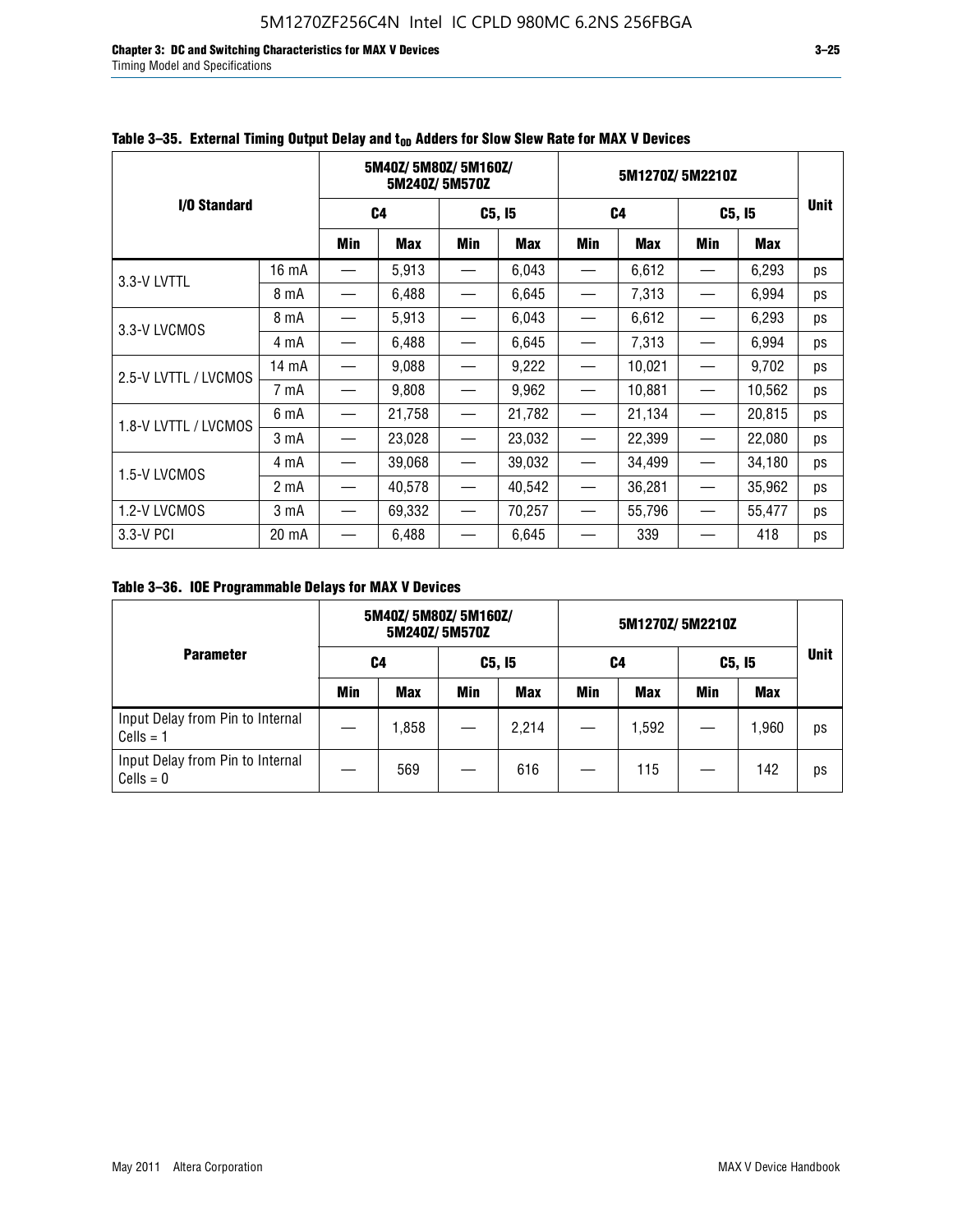### **Maximum Input and Output Clock Rates**

Table 3–37 and Table 3–38 list the maximum input and output clock rates for standard I/O pins in MAX V devices.

| I/O Standard |                         | 5M40Z/5M80Z/5M160Z/<br>5M240Z/5M570Z/5M1270Z/<br>5M2210Z | Unit       |
|--------------|-------------------------|----------------------------------------------------------|------------|
|              |                         | C4, C5, I5                                               |            |
| 3.3-V LVTTL  | Without Schmitt Trigger | 304                                                      | <b>MHz</b> |
|              | With Schmitt Trigger    | 304                                                      | <b>MHz</b> |
| 3.3-V LVCMOS | Without Schmitt Trigger | 304                                                      | MHz        |
|              | With Schmitt Trigger    | 304                                                      | MHz        |
| 2.5-V LVTTL  | Without Schmitt Trigger | 304                                                      | <b>MHz</b> |
|              | With Schmitt Trigger    | 304                                                      | MHz        |
| 2.5-V LVCMOS | Without Schmitt Trigger | 304                                                      | <b>MHz</b> |
|              | With Schmitt Trigger    | 304                                                      | MHz        |
| 1.8-V LVTTL  | Without Schmitt Trigger | 200                                                      | MHz        |
| 1.8-V LVCMOS | Without Schmitt Trigger | 200                                                      | <b>MHz</b> |
| 1.5-V LVCMOS | Without Schmitt Trigger | 150                                                      | MHz        |
| 1.2-V LVCMOS | Without Schmitt Trigger | 120                                                      | MHz        |
| 3.3-V PCI    | Without Schmitt Trigger | 304                                                      | <b>MHz</b> |

**Table 3–37. Maximum Input Clock Rate for I/Os for MAX V Devices**

| Table 3–38. Maximum Output Clock Rate for I/Os for MAX V Devices |  |  |  |  |  |  |  |  |  |  |
|------------------------------------------------------------------|--|--|--|--|--|--|--|--|--|--|
|------------------------------------------------------------------|--|--|--|--|--|--|--|--|--|--|

| I/O Standard | 5M40Z/5M80Z/5M160Z/<br>5M240Z/5M570Z/5M1270Z/<br>5M2210Z | Unit       |  |
|--------------|----------------------------------------------------------|------------|--|
|              | C4, C5, I5                                               |            |  |
| 3.3-V LVTTL  | 304                                                      | <b>MHz</b> |  |
| 3.3-V LVCMOS | 304                                                      | <b>MHz</b> |  |
| 2.5-V LVTTL  | 304                                                      | <b>MHz</b> |  |
| 2.5-V LVCMOS | 304                                                      | <b>MHz</b> |  |
| 1.8-V LVTTL  | 200                                                      | MHz        |  |
| 1.8-V LVCMOS | 200                                                      | <b>MHz</b> |  |
| 1.5-V LVCMOS | 150                                                      | <b>MHz</b> |  |
| 1.2-V LVCMOS | 120                                                      | <b>MHz</b> |  |
| 3.3-V PCI    | 304                                                      | <b>MHz</b> |  |
| <b>LVDS</b>  | 304                                                      | <b>MHz</b> |  |
| <b>RSDS</b>  | 200                                                      | <b>MHz</b> |  |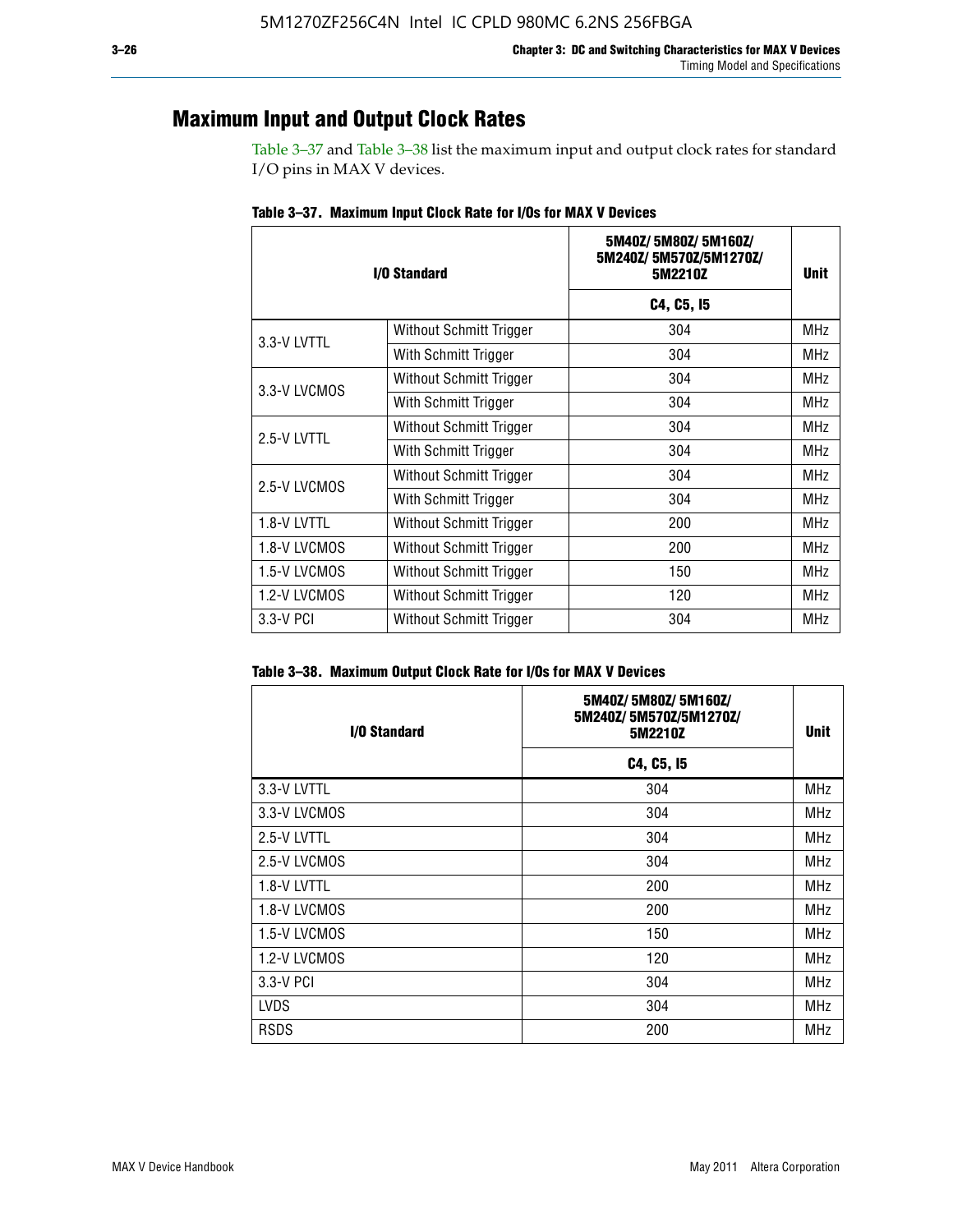Table 3–39 lists the emulated LVDS output timing specifications for MAX V devices.

#### **Table 3–39. Emulated LVDS Output Timing Specifications for MAX V Devices**

| <b>Parameter</b>        | <b>Mode</b> | 5M40Z/5M80Z/5M160Z/<br>5M240Z/5M570Z/5M1270Z/<br>5M2210Z | <b>Unit</b> |             |
|-------------------------|-------------|----------------------------------------------------------|-------------|-------------|
|                         |             | C4, C5, I5                                               |             |             |
|                         |             | Min                                                      | <b>Max</b>  |             |
|                         | $\times 10$ |                                                          | 304         | <b>Mbps</b> |
|                         | $\times 9$  |                                                          | 304         | <b>Mbps</b> |
|                         | $\times 8$  |                                                          | 304         | <b>Mbps</b> |
|                         | $\times 7$  |                                                          | 304         | <b>Mbps</b> |
|                         | $\times 6$  |                                                          | 304         | <b>Mbps</b> |
| Data rate $(1)$ , $(2)$ | $\times 5$  |                                                          | 304         | <b>Mbps</b> |
|                         | $\times 4$  |                                                          | 304         | <b>Mbps</b> |
|                         | $\times 3$  |                                                          | 304         | <b>Mbps</b> |
|                         | $\times 2$  |                                                          | 304         | <b>Mbps</b> |
|                         | $\times$ 1  |                                                          | 304         | <b>Mbps</b> |
| $t_{\text{DUTY}}$       |             | 45                                                       | 55          | $\%$        |
| Total jitter $(3)$      |             |                                                          | 0.2         | UI          |
| $t_{\text{RISE}}$       |             |                                                          | 450         | ps          |
| $t_{FALL}$              |             |                                                          | 450         | ps          |

**Notes to Table 3–39:**

(1) The performance of the LVDS\_E\_3R transmitter system is limited by the lower of the two—the maximum data rate supported by LVDS\_E\_3R I/O buffer or 2x (F<sub>MAX</sub> of the ALTLVDS\_TX instance). The actual performance of your LVDS\_E\_3R transmitter system must be attained through the Quartus II timing analysis of the complete design.

(2) For the input clock pin to achieve 304 Mbps, use I/O standard with  $V_{\text{CCIO}}$  of 2.5 V and above.

(3) This specification is based on external clean clock source.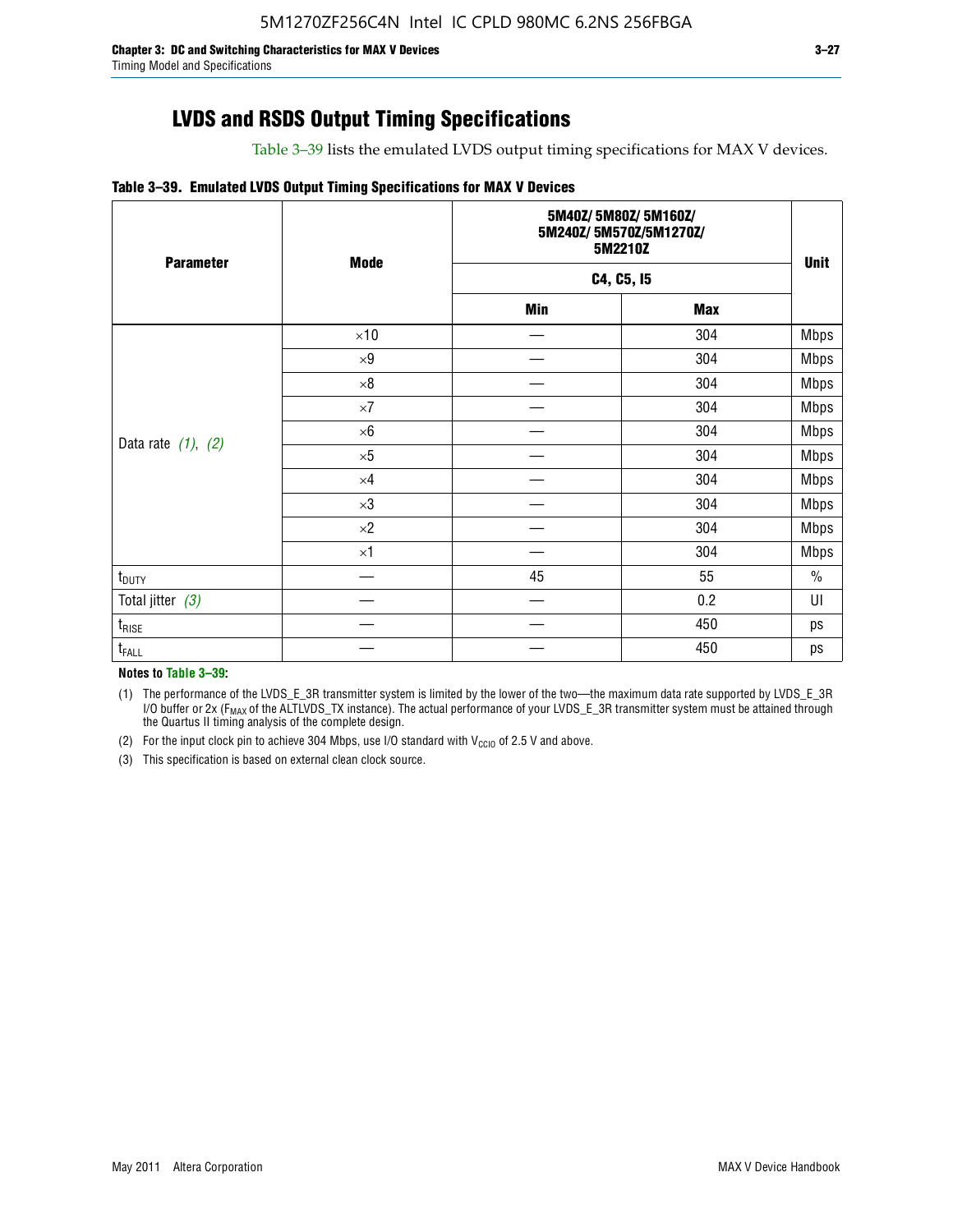### Table 3–40 lists the emulated RSDS output timing specifications for MAX V devices.

|  |  |  | Table 3-40. Emulated RSDS Output Timing Specifications for MAX V Devices |  |
|--|--|--|--------------------------------------------------------------------------|--|
|--|--|--|--------------------------------------------------------------------------|--|

| <b>Parameter</b>   | <b>Mode</b> |            | 5M40Z/5M80Z/5M160Z/<br>5M240Z/5M570Z/5M1270Z/<br>5M2210Z |             |  |  |
|--------------------|-------------|------------|----------------------------------------------------------|-------------|--|--|
|                    |             |            | C4, C5, I5                                               | <b>Unit</b> |  |  |
|                    |             | <b>Min</b> | <b>Max</b>                                               |             |  |  |
|                    | $\times 10$ |            | 200                                                      | <b>Mbps</b> |  |  |
|                    | $\times 9$  |            | 200                                                      | <b>Mbps</b> |  |  |
|                    | $\times 8$  |            | 200                                                      | <b>Mbps</b> |  |  |
|                    | $\times 7$  |            | 200                                                      | <b>Mbps</b> |  |  |
|                    | $\times 6$  |            | 200                                                      | <b>Mbps</b> |  |  |
| Data rate $(1)$    | $\times 5$  |            | 200                                                      | <b>Mbps</b> |  |  |
|                    | $\times 4$  |            | 200                                                      | <b>Mbps</b> |  |  |
|                    | $\times 3$  |            | 200                                                      | <b>Mbps</b> |  |  |
|                    | $\times 2$  |            | 200                                                      | <b>Mbps</b> |  |  |
|                    | $\times 1$  |            | 200                                                      | <b>Mbps</b> |  |  |
| $t_{\text{DUTY}}$  |             | 45         | 55                                                       | $\%$        |  |  |
| Total jitter $(2)$ |             |            | 0.2                                                      | UI          |  |  |
| $t_{\rm RISE}$     |             |            | 450                                                      | ps          |  |  |
| t <sub>FALL</sub>  |             |            | 450                                                      | ps          |  |  |

**Notes to Table 3–40:**

(1) For the input clock pin to achieve 200 Mbps, use I/O standard with  $V_{\text{CCIO}}$  of 1.8 V and above.

(2) This specification is based on external clean clock source.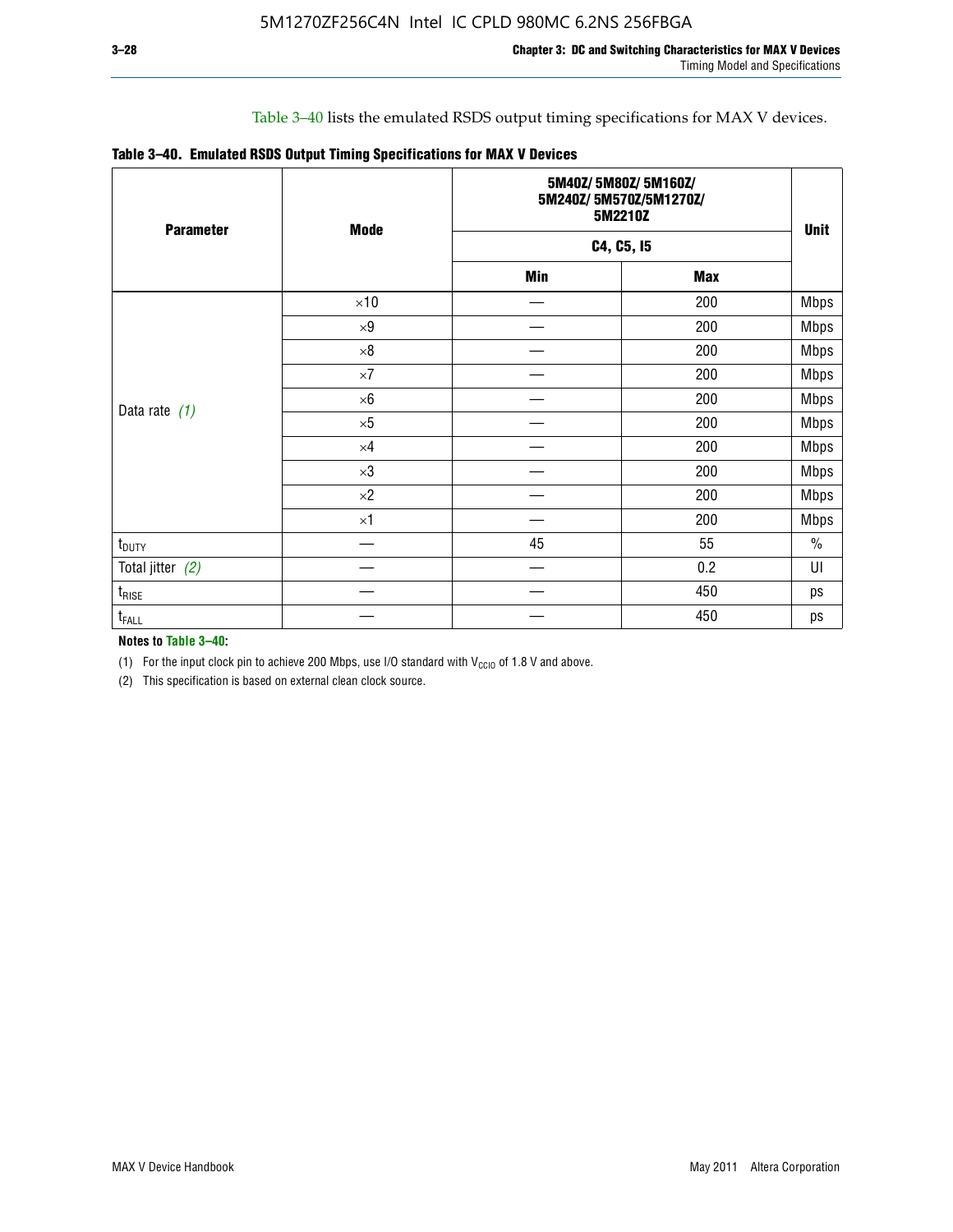Figure 3–6 shows the timing waveform for the JTAG signals for the MAX V device family.

**Figure 3–6. JTAG Timing Waveform for MAX V Devices**



Table 3–41 lists the JTAG timing parameters and values for the MAX V device family.

| Table 3-41. JTAG Timing Parameters for MAX V Devices (Part 1 of 2) |  |  |
|--------------------------------------------------------------------|--|--|
|                                                                    |  |  |

| <b>Symbol</b>      | <b>Parameter</b>                                            | Min  | <b>Max</b> | <b>Unit</b> |
|--------------------|-------------------------------------------------------------|------|------------|-------------|
|                    | TCK clock period for $V_{\text{CC}}$ <sub>101</sub> = 3.3 V | 55.5 |            | ns          |
|                    | TCK clock period for $V_{CC101} = 2.5 V$                    | 62.5 |            | ns          |
| $t_{JCP}$ (1)      | TCK clock period for $V_{\text{CC101}} = 1.8 \text{ V}$     | 100  |            | ns          |
|                    | TCK clock period for $V_{\text{CC101}} = 1.5$ V             | 143  |            | ns          |
| $t_{JCH}$          | TCK clock high time                                         | 20   |            | ns          |
| $t_{\sf JCL}$      | TCK clock low time                                          | 20   |            | ns          |
| $t_{JPSU}$         | JTAG port setup time $(2)$                                  | 8    |            | ns          |
| t <sub>JPH</sub>   | JTAG port hold time                                         | 10   |            | ns          |
| $t_{\text{JPCO}}$  | JTAG port clock to output $(2)$                             |      | 15         | ns          |
| t <sub>JPZX</sub>  | JTAG port high impedance to valid output $(2)$              |      | 15         | ns          |
| $t_{JPXZ}$         | JTAG port valid output to high impedance $(2)$              |      | 15         | ns          |
| t <sub>JSSU</sub>  | Capture register setup time                                 | 8    |            | ns          |
| $t_{\mathsf{JSH}}$ | Capture register hold time                                  | 10   |            | ns          |
| t <sub>JSCO</sub>  | Update register clock to output                             |      | 25         | ns          |
| $t_{\text{JSZX}}$  | Update register high impedance to valid output              |      | 25         | ns          |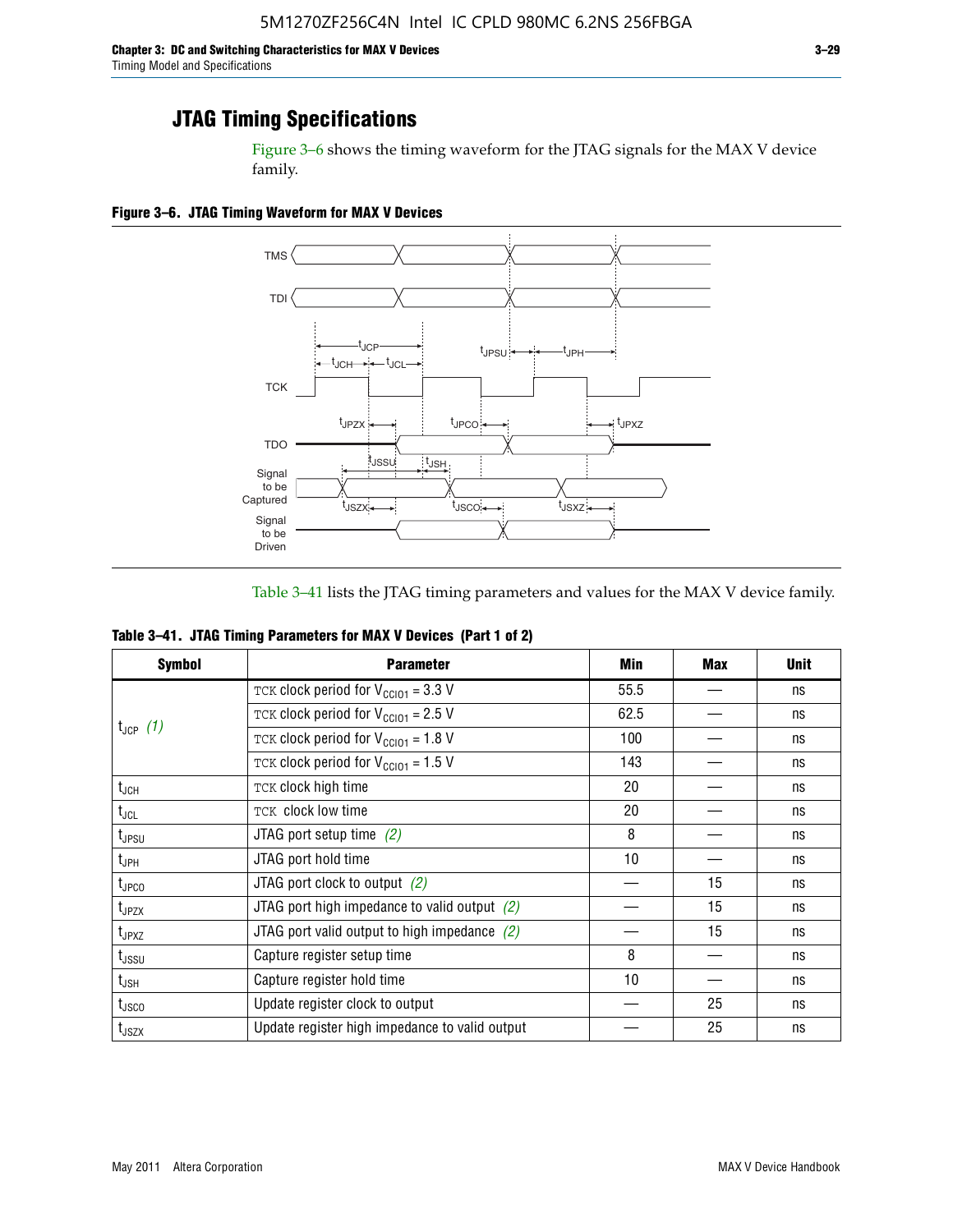#### **Table 3–41. JTAG Timing Parameters for MAX V Devices (Part 2 of 2)**

| <b>Symbol</b> | Parameter                                      | Min | <b>Max</b> | Unit |
|---------------|------------------------------------------------|-----|------------|------|
| <b>L</b> JSXZ | Update register valid output to high impedance |     | りに<br>۷J   | ns   |

**Notes to Table 3–41:**

(1) Minimum clock period specified for 10 pF load on the TDO pin. Larger loads on TDO degrades the maximum TCK frequency.

(2) This specification is shown for 3.3-V LVTTL/LVCMOS and 2.5-V LVTTL/LVCMOS operation of the JTAG pins. For 1.8-V LVTTL/LVCMOS and 1.5-V LVCMOS operation, the t<sub>JPSU</sub> minimum is 6 ns and t<sub>JPCO</sub>, t<sub>JPZX</sub>, and t<sub>JPXZ</sub> are maximum values at 35 ns.

# **Document Revision History**

Table 3–42 lists the revision history for this chapter.

**Table 3–42. Document Revision History**

| <b>Date</b>   | <b>Version</b> | <b>Changes</b>                                              |
|---------------|----------------|-------------------------------------------------------------|
| Mav 2011      | 1.2            | Updated Table 3–2, Table 3–15, Table 3–16, and Table 3–33.  |
| January 2011  | 1.1            | Updated Table 3-37, Table 3-38, Table 3-39, and Table 3-40. |
| December 2010 | 1.0            | Initial release.                                            |